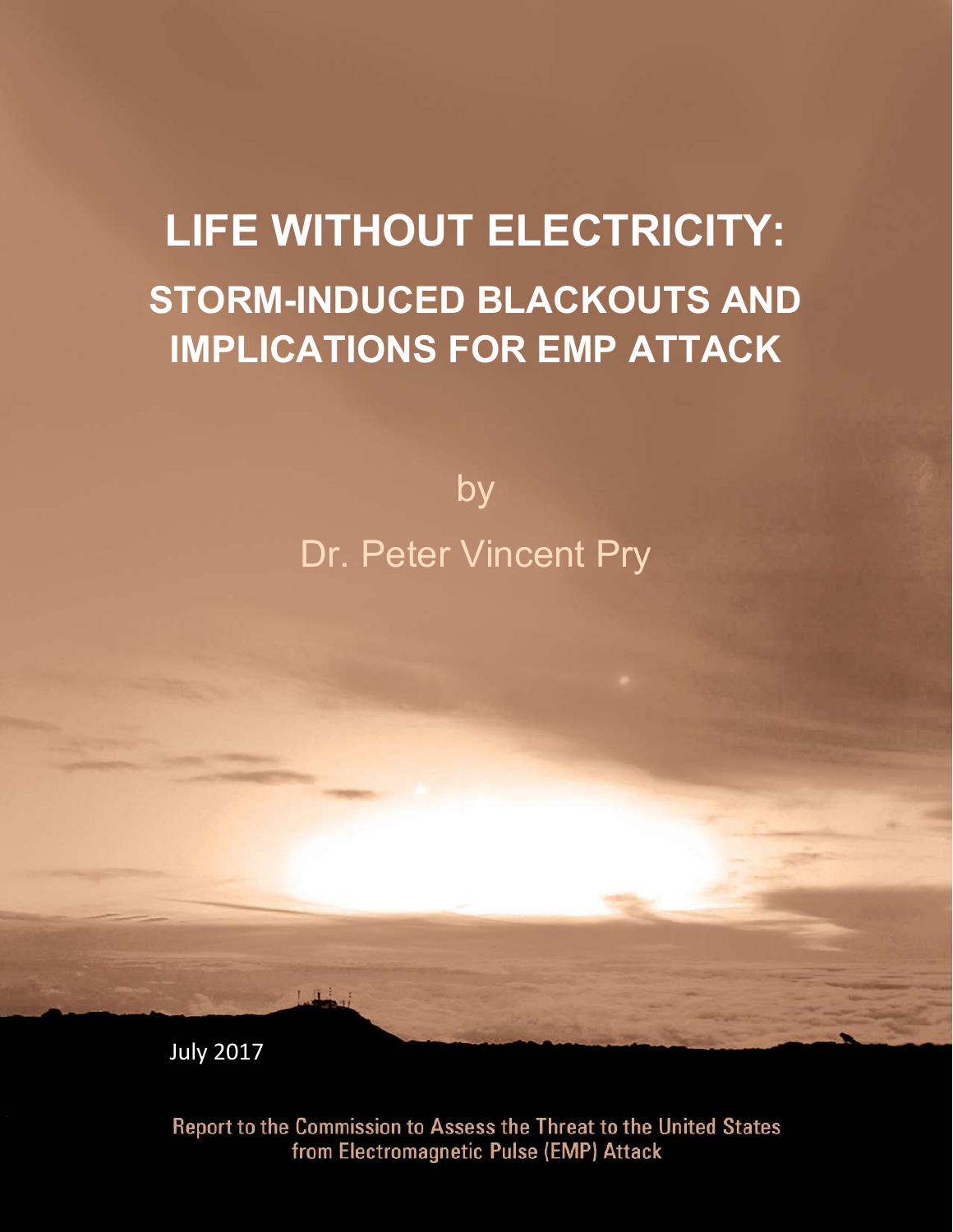REPORT TO THE COMMISSION TO ASSESS THE THREAT TO THE UNITED STATES FROM ELECTROMAGNETIC PULSE (EMP) ATTACK

## LIFE WITHOUT ELECTRICITY:

## STORM-INDUCED BLACKOUTS AND IMPLICATIONS FOR EMP ATTACK

**by**

**Dr. Peter Vincent Pry**

**July 2017**

This paper was drafted on June 20, 2003 to inform the work of the EMP Commission during 2001-2008, but could not be published because the Commission was terminated before Staff Papers could be submitted for security classification review. It is offered now for completeness of the analytical record.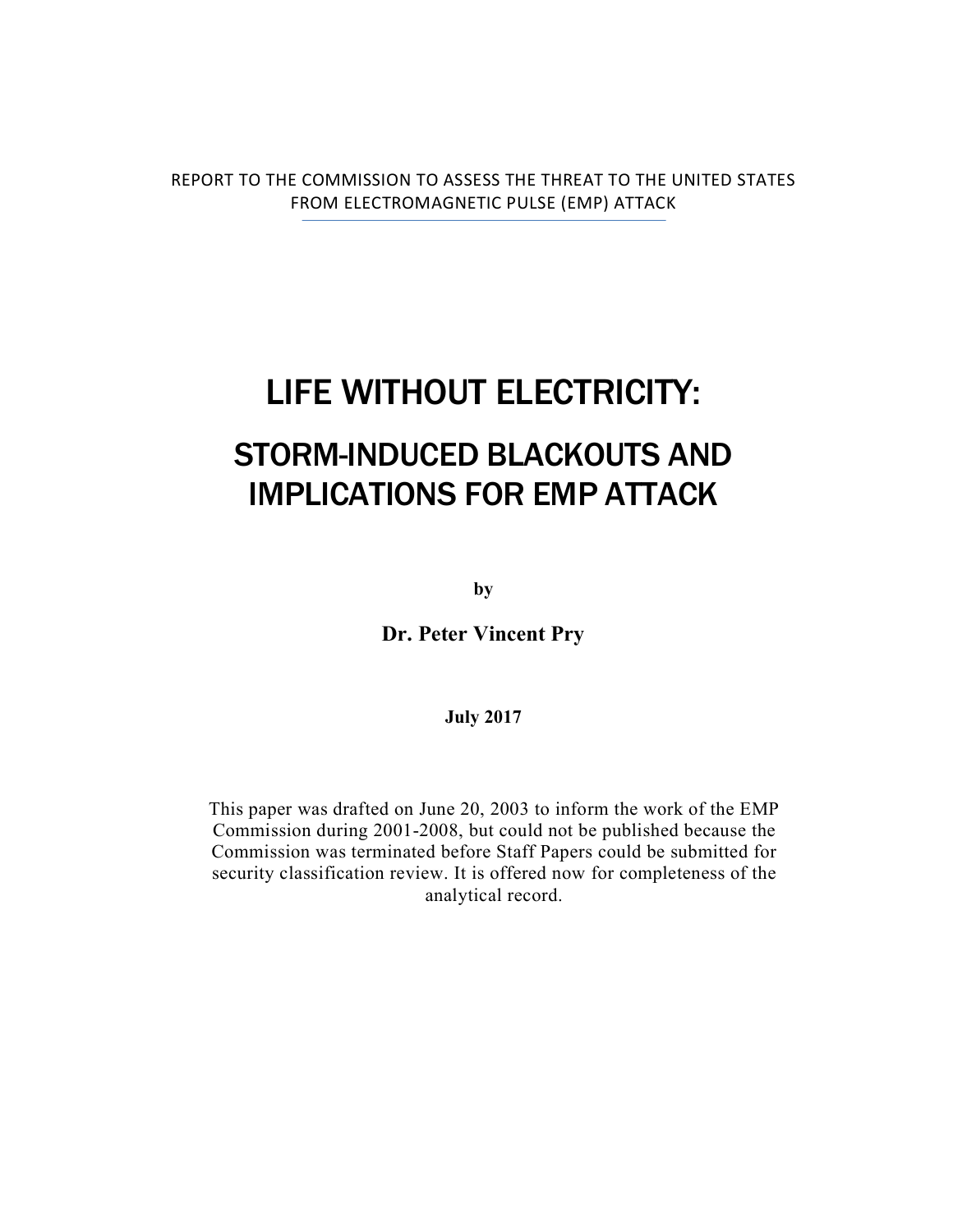The cover photo depicts Fishbowl Starfish Prime at 0 to 15 seconds from Maui Station in July 1962, courtesy of Los Alamos National Laboratory.

This report was produced to support the Commission to Assess the Threat to the United States from Electromagnetic Pulse (EMP) Attack. The Commission was established by Congress in the FY2001 National Defense Authorization Act, Title XIV, and was continued per the FY2016 National Defense Authorization Act, Section 1089.

The Commission completed its information-gathering in June 2017. The report was cleared for open publication by the DoD Office of Prepublication and Security Review on October 19, 2017.

This report is unclassified and cleared for public release.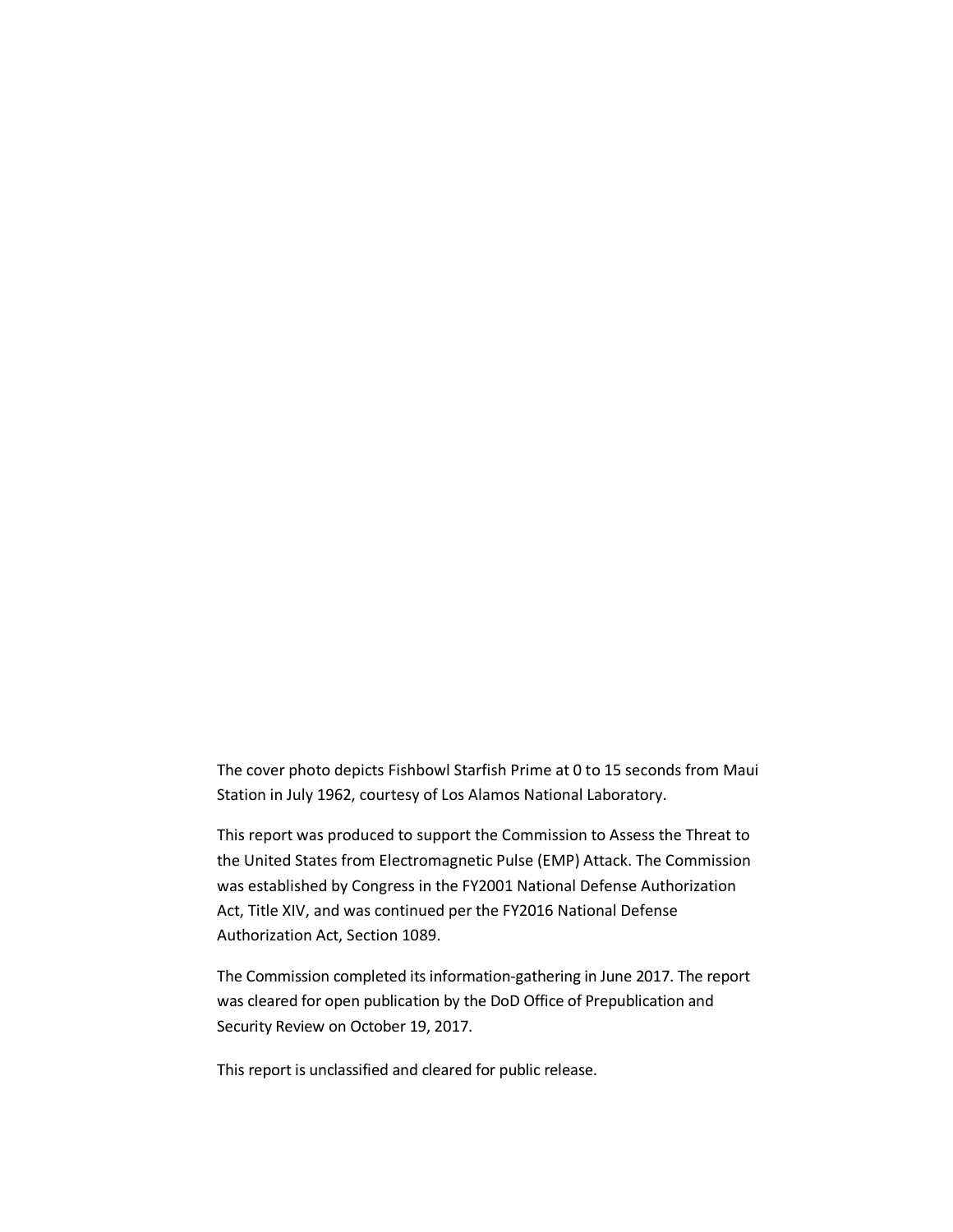### **Table of Contents**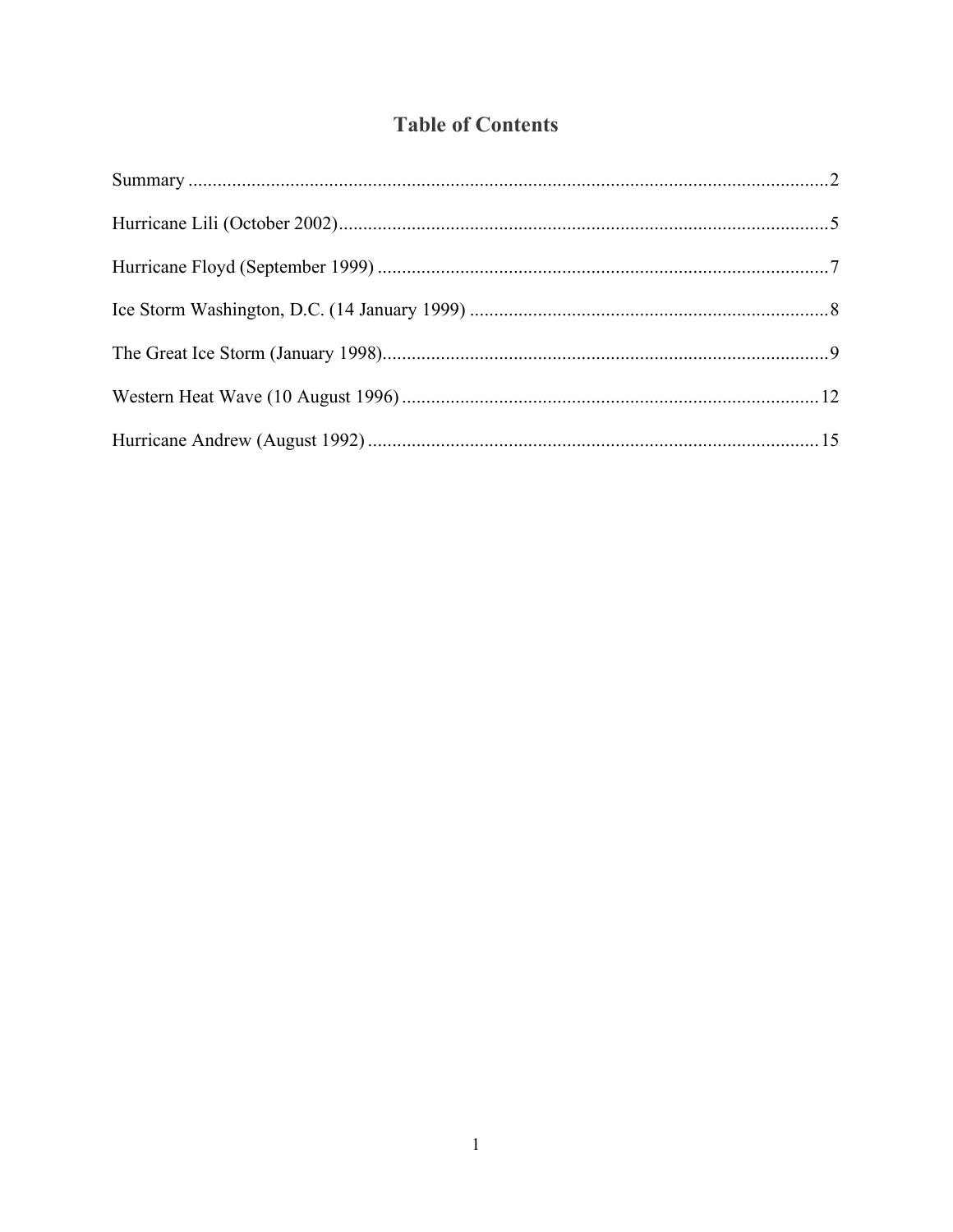#### **Summary**

Storm-induced blackouts of the electric power grid are suggestive of the possible consequences of an electromagnetic pulse (EMP) attack, such as could be made by rogue states or terrorists detonating a nuclear weapon at high-altitude over the United States. Electric power grid failure caused by storms cascade through other critical infrastructures—such as communications, transportation, emergency medical services, food and water supply systems. Storm-induced blackouts provide an objective basis for extrapolating judgments about the threat posed by EMP to the civilian infrastructures that sustain economic, political, and social life.

The vulnerability of critical infrastructures to various forms of attack has been a growing concern in recent years, drawing presidential attention in the Marsh Commission, and receiving additional impetus after the terrorist attacks of September 11<sup>th</sup> that moved President Bush to establish the Department of Homeland Security. However, the science of analyzing critical infrastructures, their interdependencies, and their possible vulnerabilities is relatively new. Much effort and significant resources have been invested in an inductive approach to understanding the potential for cascading failures through the critical infrastructures that may result from failure of the power grid. The prevailing approach relies heavily on complex mathematical calculations, theoretical models, and computer simulations.

Analysis of storm-induced blackouts and their consequences offers an empirical approach that complements the predominant inductive approach to understanding infrastructure interdependence and vulnerability. Moreover, beyond the interdependence and potential vulnerability of critical infrastructures, analysis of storm-induced blackouts provides some empirical basis for estimating the effects of infrastructure failure on social order.

Storm-induced blackouts are an imperfect analogy to EMP attack from nuclear weapons of high-yield or special design. Taken at face value, storm-induced blackouts and their consequences grossly understate the threat posed by EMP attack. Storms are much more limited in geographic scope compared to EMP attack. So power grid recovery from storms, compared to recovery from EMP attack, is likely to be faster because of the "edge effect"—the capability of neighboring localities and states to provide recovery assistance. Because EMP attack is likely to damage or disrupt electronics over a much wider geographic area than storm-induced blackouts, rescuers from neighboring states and localities would face a much bigger job, and recovery probably would take a much longer time.

Nor do storm-induced blackouts replicate the damage from an EMP attack that may occur in small-scale electronic systems such as computers, aircraft, and automobiles. Compared to storms, nuclear weapons of high-yield or special design are likely to inflict, not only more widespread damage geographically, but deeper damage, affecting a much broader spectrum of electronic equipment.

Storms are merely suggestive of, and provide some basis for extrapolating, the greater destructive effects on infrastructures and social order by an EMP attack from a nuclear weapon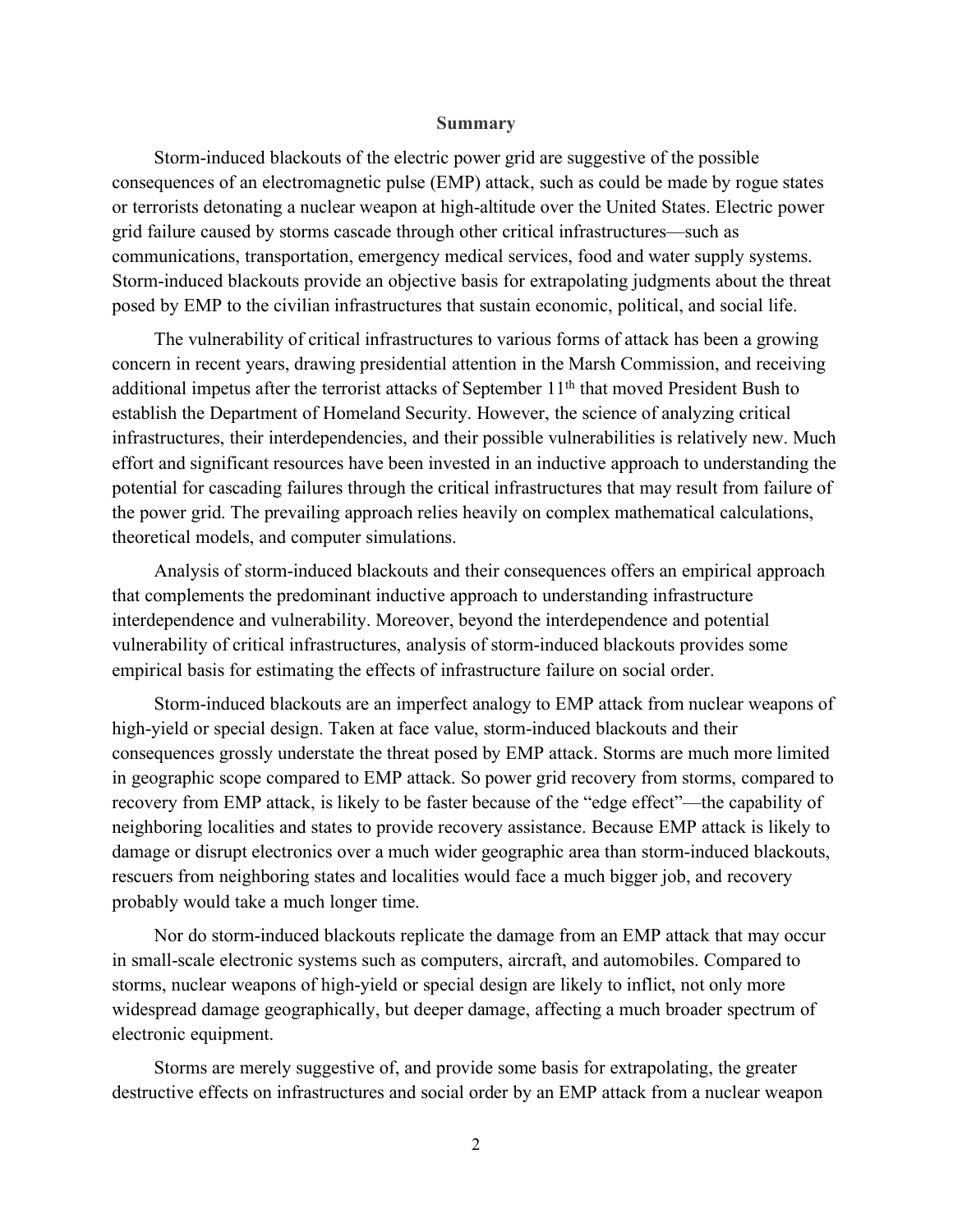of high-yield or special design. Storm-induced blackouts and their consequent physical damage to other infrastructures may well be equivalent to an EMP attack from a nuclear weapon of lowyield and primitive design, such as terrorists might be able to build. In this latter case, storminduced blackouts and the cascading physical effects on other infrastructures may be taken as representative of the lowest, and most benign, level of the EMP threat spectrum.

However, although some storms may be equivalent to a primitive EMP attack in their physical damage to the power grid and other infrastructures, storms probably understate even a primitive EMP attack in its psychological dimensions. Unlike EMP attack, hurricanes and other storms are familiar to the public and understood to be acts of nature, not the destructive agents of a foreign enemy. Public perceptions of and reactions to mass destruction differ markedly when the agent of destruction is a familiar natural event or accident, versus destruction by unfamiliar means inflicted deliberately by malignant actors. For example, the American people endure tornadoes and hurricanes without mass panic, and accept with equanimity 50,000 deaths yearly from automobile accidents. But the same number of deaths inflicted over a decade by a foreign enemy was enough to cause a political and cultural revolution in the United States, and broke the will of the people and political elites who accepted defeat in the Vietnam War. More recently, the 3,000 deaths and other destruction inflicted by the terrorist attacks of September 11 have moved the United States, with wide popular support, to prosecute successful wars in Afghanistan and Iraq as part of a broader ongoing war against terrorism. The United States government and people support this effort because, although U.S. society can survive the worst hurricane, the September 11 events forged a new consensus that U.S. society, and civilization itself, may not be able to survive future terrorist attacks.

Psychologically benign though storms may be, compared to terrorist attacks that inflict lesser or greater physical destruction, even storms challenge social order. This survey has found that some storm-induced blackouts have caused crime waves and disintegrated organized communities into disorganized refugees, for example.

Significantly, some observers of storm-induced blackouts—even when blackouts lasted only a day or two, as is commonly the case—were struck by the potential fragility of modern society and its near total dependence upon electricity. For example, a January 1999 ice storm that blacked-out electricity in the Washington, D.C. area moved the **Washington Post** to note that "daily life was crippled, if not halted—dramatically illustrating the fragile dependence of modern times on the flip of a switch."1 The *Post* continued:

*Automated teller machines were out, as were gasoline pumps at many service stations. WETA-TV (Channel 26) went black for more than 10 hours until employees found a diesel generator to put that station back on the air. The Montgomery County jail conducted bond hearings by flashlight. Families seeking refuge at Tysons Corner Center were booted out at 6 p.m. because of* 

<sup>1</sup> Susan Levine and Tom Jackman, "Region Iced Over and Blacked Out," **Washington Post** (16 January 1999), p. A1.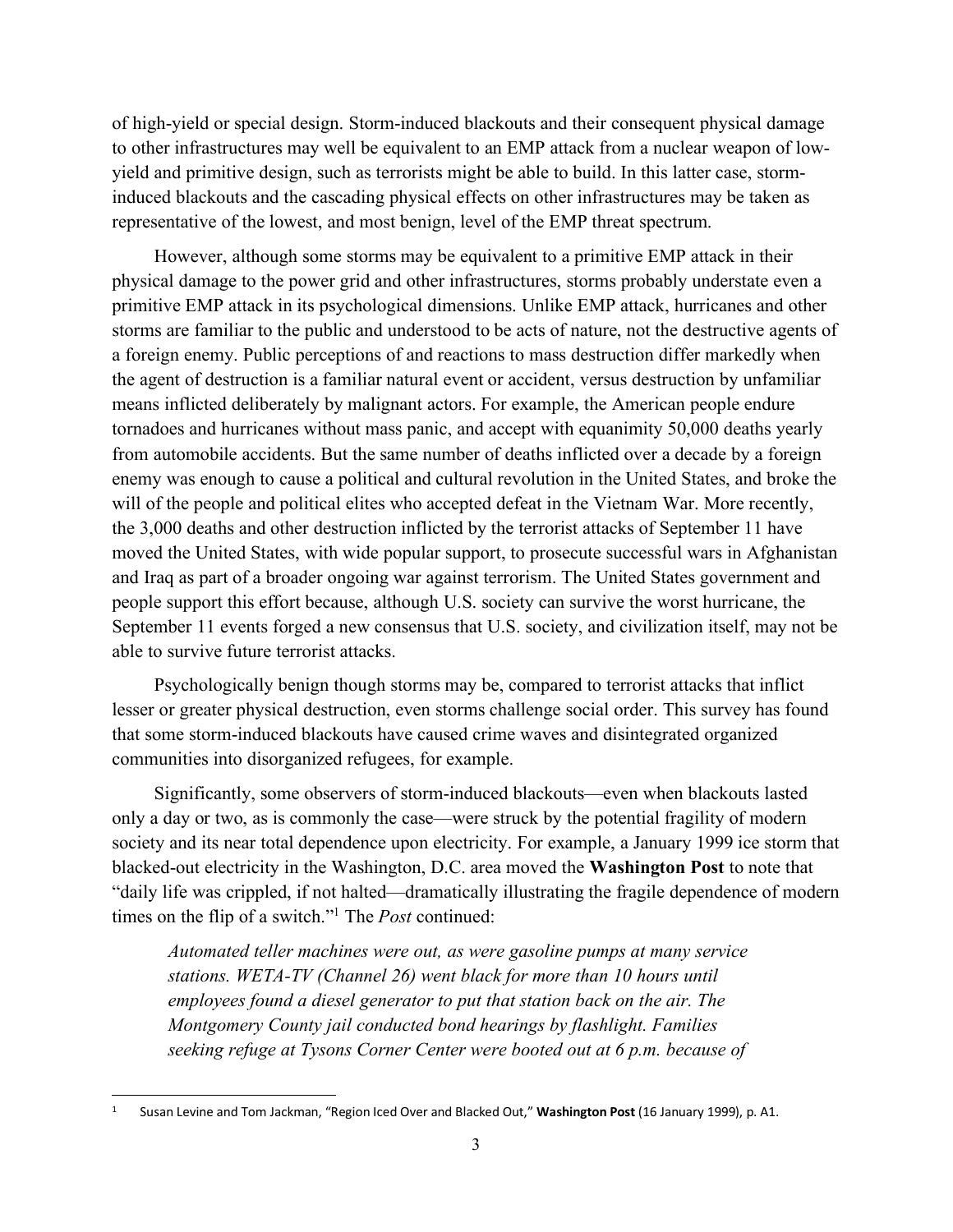*water problems at the mall….Up and down Metro's Red Line, riders confronted stalled elevators, inoperable Farecard machines and even closed stations. Negotiating roads…was often no easier. Of more than 700 traffic signals in Montgomery, 430 were dead. Across the area, but especially in Montgomery, hotels filled to capacity with customers fleeing cold, dark homes. The 365-room Doubletree Hotel on Rockville Pike was sold out by 8 a.m…..Other residents, with pioneering spirit, decided to ride out the outage. More than two dozen people were waiting when the Home Depot in Germantown opened at 6 a.m.. By 10 a.m., the store had sold every generator,*  log of firewood, candle, kerosene heater and any other supply that could warm *hands and feet.2*

Another dramatic example of the dependency of social order upon electricity occurred in October 2002, during the aftermath of Hurricane Lili that blacked-out much of coastal Louisiana. In some areas, the absence of street lights caused "looting and vandalism bad enough to require enforcement of a dusk-to-dawn curfew."3 Local police had to be reinforced by police from neighboring localities in order to cope with the crime wave. "The looting," remarked Abbeville Mayor Mark Piazza, "Is not expected to go away until the lights come on."4

Some experts claim that an EMP attack that collapses the power grid would, in effect, return society to a pre-industrial condition. A February 1987 snowstorm that blacked-out the Washington, D.C. area suggested exactly this to many of its victims. According to press reports, people were reduced to using open fires for heat, cooking and, in some areas, melting snow for water. Homes with fireplaces became havens for multiple families seeking refuge from houses heated by electric, gas, or oil that no longer worked. As she "stoked a fire and began sterilizing water for her baby's formula," one woman told reporters, "It's like the Colonial days."<sup>5</sup>

Storm-induced blackouts are localized and last usually no more than a day or two. Yet they can momentarily return part of our society to technological primitivism and begin cracks in the social order. Compared to storms, the consequences of an EMP attack would be far graver. Compared to the worst storms, an EMP attack would probably destroy infrastructures more completely within a region and over a much larger region—perhaps over the entire continental United States. An EMP attack, compared to the worst storms, would probably inflict more lasting damage—requiring perhaps weeks or months to repair.

Therefore, we can reasonably infer from the data on storm-induced blackouts and the known greater severity of high-altitude nuclear EMP that the consequences of an EMP attack on the United States' infrastructures and society would be an unprecedented and first order catastrophe.

 $\frac{2}{3}$  Ibid.

<sup>3</sup> Leslie Williams, "One Town's Battle," **Times-Picayune** (9 October 2002), p. 1. 4 Ibid.

<sup>5</sup> John Lancaster and Chris Spolar, "Washington's Wet Blanket," **Washington Post** (24 February 1987), p. 1.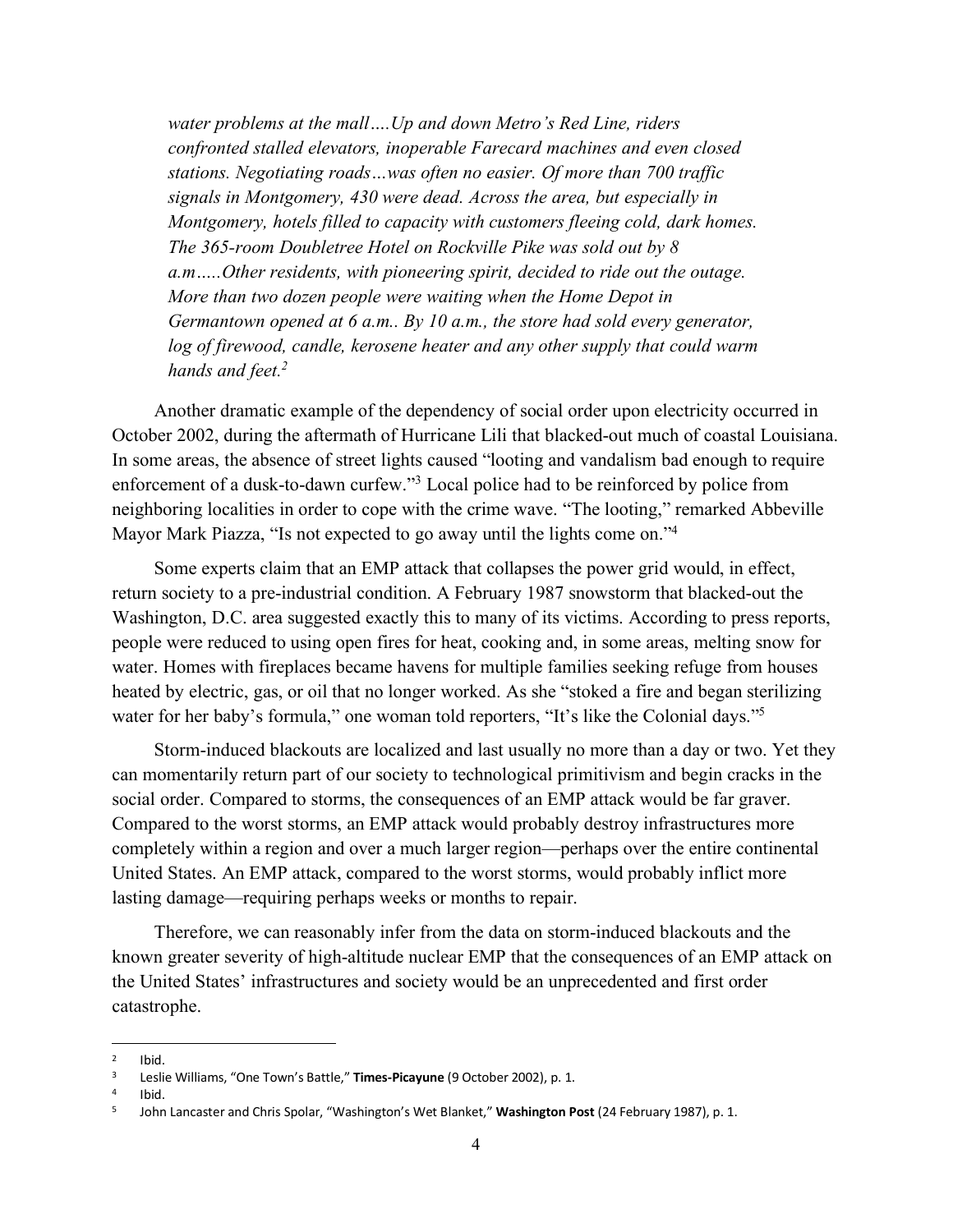Some of the salient infrastructure and social consequences of storm-induced blackouts are listed below. Not all of the failures and effects described occurred during all storms. This survey was careful to select only failures and effects traceable to power grid failure. Failures and effects resulting from phenomenon other than electric power grid blackout (downed trees, flooding and etc.) are not reported here. Storm- and weather-related blackouts examined in this survey include Hurricane Lili (2002), Hurricane Floyd (1999), the Washington Ice Storm of 1999, the Great Ice Storm of 1998, the Western Heat Wave of 1996, and Hurricane Andrew (1992):

- § **Social Order:** Looting requires dusk to dawn curfew. People become refugees as they flee powerless homes. Work force becomes differently employed at scavenging for basics, including water, food, and shelter.
- **Communications:** No TV, radio, or phone service.
- **Transportation:** Gas pumps inoperable. Failure of signal lights and street lights impedes traffic, stops traffic after dark. No mass transit metro service. Airlines stopped.
- **Water and Food:** No running water. Stoves and refrigerators inoperable. People melt snow, boil water, and cook over open fires. Local food supplies exhausted. Most stores close due to blackout.
- **Energy:** Oil and natural gas flows stop.
- **Emergency Medical:** Hospitals operate in dark. Patients on dialysis and other life support threatened. Medications administered and babies born by flashlight.
- § **Death and Injury:** Casualties from exposure, carbon dioxide poisoning and house fires increase.
- **Edge Effect:** Recovery depends heavily on neighboring regions unaffected by blackout. For example, Louisiana rescued from Hurricane Lili blackout by 14,000 workers from 24 states.

#### **Hurricane Lili (October 2002)**

Hurricane Lili struck the coast of Louisiana on October 3, 2002, coming ashore at Vermillion Bay, the eye of the storm centered on Abbeville about 90 minutes after landfall.<sup>6</sup> Lili knocked down 35 transmission lines and destroyed 53 electric power substations.<sup>7</sup> More than 500,000 people were without electric power at the height of the blackout, immediately after the storm.8 Three days later, on October 6, over 100,000 homes and businesses were still without power in coastal Louisiana, according to the state Office of Emergency Preparedness.<sup>9</sup> Six days after Lili, on October 9, in Abbeville and surrounding Vermillion Parish, an estimated 80 percent of the 20,000 homes and 50 percent of businesses were still without electricity.10

<sup>6</sup> Williams, op. cit., p. 1.<br>7 Angela Simoneaux, "Flooded, Battered La. Gets Busy Cleaning Up," **Morning Advocate** (5 October 2002), p. 1A.

<sup>8</sup> Angela Simoneaux, "Acadiana's Recovery," **The Advocate** (8 October 2002), p. 5B.

<sup>9</sup> Kevin McGill, "Rise Seen In Carbon Monoxide Poisoning Cases," **The Advocate** (7 October 2002), p. 2B.

<sup>10</sup> Williams, op. cit., p. 1.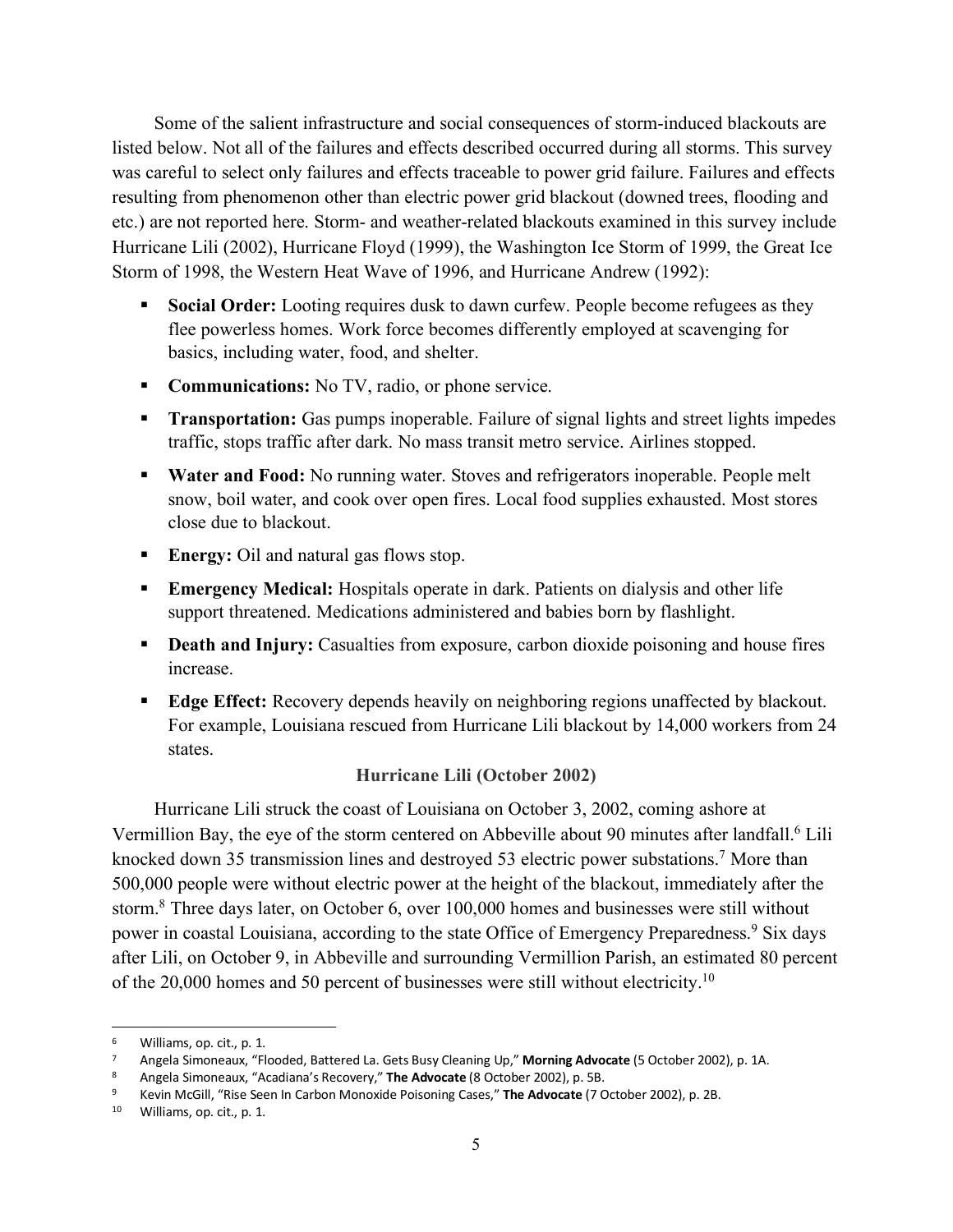As a consequence of the blackout, water and food were unavailable through the normal means to thousands. With no electricity, water pumping stations no longer worked. In south Louisiana, 30 supermarkets would not open because the blackout prevented their cash registers from operating. Those grocery stores that did open were stripped of food within hours. In Abbeville, the parking lots of shopping centers became watering and feeding stations run by churches and the state Office of Emergency Preparedness. Associated Grocers, that supplies food to supermarkets in Louisiana, Texas, and Mississippi, sent food and refrigerated trucks to the stricken area. The food emergency was reflected in a skyrocketing demand for dry ice to preserve food stuffs during the hot weather and to preserve refrigerated foods. Local supplies of dry ice were exhausted--one store selling 20,000 pounds of dry ice to hundreds of customers in two hours—and had to be supplemented with supplies from the Red Cross.<sup>11</sup>

The electrical outage deprived thousands of phone service for days after the Hurricane.<sup>12</sup> Television service was also blacked out.<sup>13</sup>

The blackout interfered with transportation by rendering signal lights inoperable.14 Street lights were also inoperable, making driving at night difficult even for long-time local residents, who could not see landmarks and became disoriented in the dark.<sup>15</sup>

Power grid collapse caused failure in other energy infrastructures. Without electricity, natural gas service could not be restored for several days after Lili.16

Many hospitals were plunged into darkness during the blackout because they had no emergency generators or emergency power systems failed to work. There was no hot water for bathing patients or sterilization. "We have to give them medicines in the dark," said one nurse, "We use a flashlight to make sure we don't give them the wrong one."<sup>17</sup>

The blackout caused indirectly some injuries and at least one death. Home generators used by people who lost power after Hurricane Lili led to more than 60 cases of carbon monoxide poisoning, including one fatality, according to Louisiana health officials.18

Some officials and citizens considered the blackout the worst part of Hurricane Lili. According to Mayor Chuck Butterfield, "We've taken electricity for granted and living without it for three or four days is devastating."19 Law enforcement officers blamed a surge of looting and vandalism on the blackout. The crime wave became bad enough to require the imposition of a dusk-to-dawn curfew and police reinforcements from neighboring areas unaffected by the storm.

<sup>11</sup> Simoneaux, "Acadiana's Recovery," p. 5B. Williams, op. cit., p. 1. Simoneaux, "Flooded, Battered La. Gets Busy Cleaning Up," p. 1A. Suzan Manuel, "Lili Leaves Residents Powerless," **Daily Town Talk** (5 October 2002), p. 1A. Suzan Manuel, "Thousands Still Without Electricity Across Central La.," **Daily Town Talk** (6 October 2002), p. 8A.

<sup>12</sup> McGill, op. cit., p. 2B.

<sup>13</sup> Simoneaux, "Acadiana's Recovery," p. 5B.<br>14 Manuel "Lili Loaves Posidents Powerloss"

<sup>&</sup>lt;sup>14</sup> Manuel, "Lili Leaves Residents Powerless," p. 1A.<br><sup>15</sup> Williams, on cit, n. 1

Williams, op. cit., p. 1.

 $16$  McGill, op. cit., p. 2b.<br> $17$  Manuel "Lili Leaves R

<sup>&</sup>lt;sup>17</sup> Manuel, "Lili Leaves Residents Powerless," p. 1A.<br><sup>18</sup> McGill on cit n 2B

McGill, op. cit., p. 2B.

<sup>19</sup> Manuel, op. cit. p. 8A.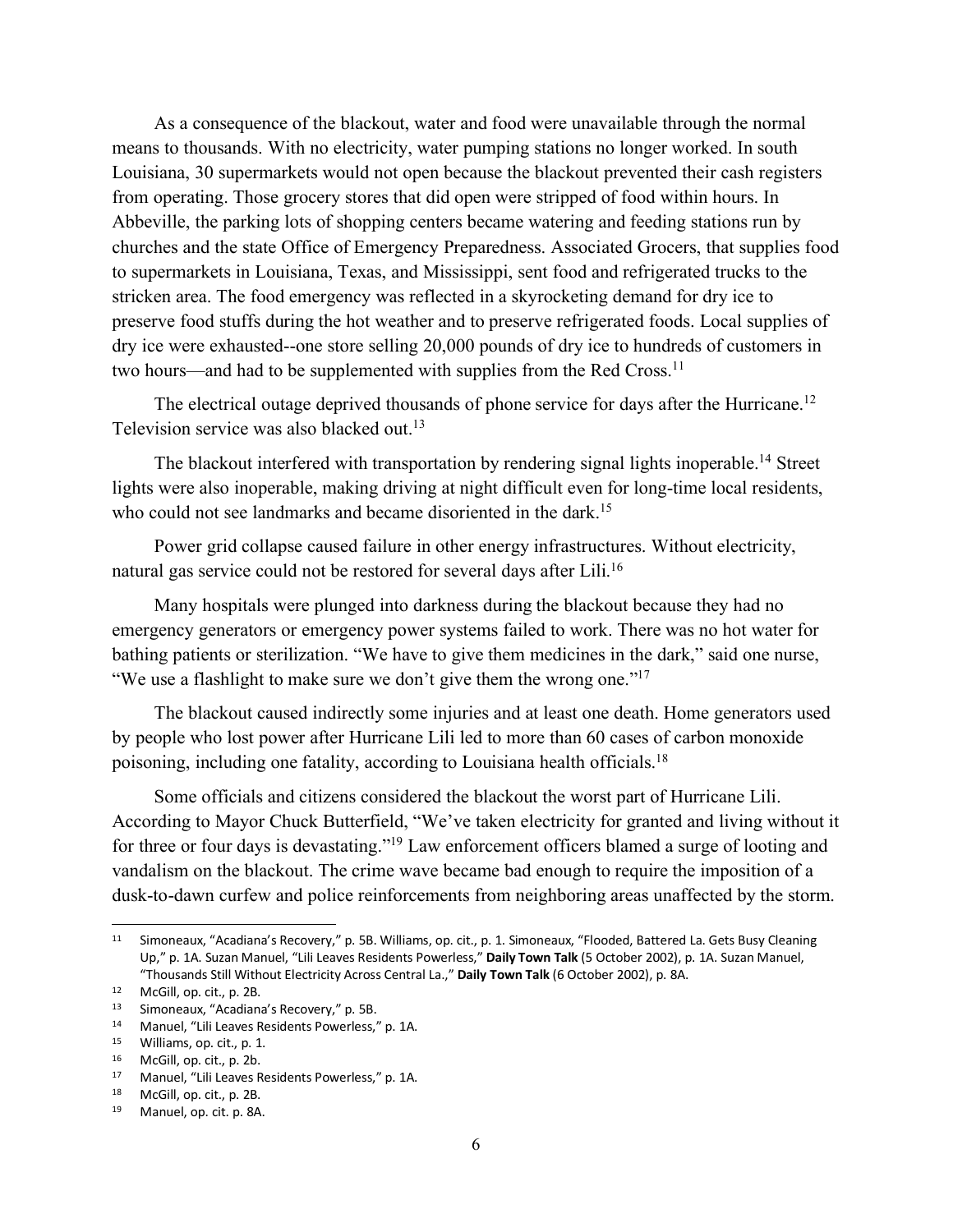"The looting," according to the Abbeville Sherriff's Office, "Is not expected to go away until the lights come back on."20

Recovery from the blackout, described by a CLECO electric utility spokesman as "the biggest customer outage event in our history," depended heavily on outside assistance.<sup>21</sup> Some 14,000 electric utility workers from 24 states and the District of Colombia joined CLECO's 3,000 workers to make recovery possible in about one week.22

#### **Hurricane Floyd (September 1999)**

Expected to be a "killer storm" of rare power and destruction, when Hurricane Floyd made landfall near Cape Fear, North Carolina on September 16, 1999, it had subsided into a tropical storm that inundated much of the east coast with heavy rainfall and flooding. But there was little of the destruction anticipated by federal and state authorities that had prompted them to evacuate over 3 million people from the hurricane's path.<sup>23</sup>

Floyd did blackout electrical grids in many areas. However, the consequences of those blackouts for other infrastructures and for society are difficult to evaluate since blackouts tended to occur in areas where the population had already evacuated. Blackouts did interrupt phone service in North Carolina.<sup>24</sup> In Salisbury, North Carolina, more than 200 of 1,200 supermarkets were put out of operation by protracted blackouts, causing substantial food spoilage despite emergency efforts undertaken before the storm to preserve perishable goods in freezers.<sup>25</sup> Most cable TV customers lost service in Baltimore due to a blackout.

Floyd blackouts are notable for causing water treatment and sewage plants to fail in some Virginia localities and, most notably, in Baltimore. Blackout induced failure of Baltimore's Hampden sewage facility for several days raised concerns about a threat to public health. With its three pumps inoperable, Hampden spilled 24 million gallons of waste into Baltimore's Jones Falls waterway and the Inner Harbor.<sup>26</sup>

Perhaps Floyd's blackouts are most significant for complicating the largest evacuation and return of civilians in United States history. Electrical outages apparently prevented many from finding shelter—some traveled over 500 miles seeking accommodations, and found none. Blackout induced failure of traffic signals contributed to some of the largest traffic jams in the

<sup>20</sup> Williams, op. cit., p. 1.

<sup>21</sup> Simoneaux, "Flooded, Battered La. Gets Busy Cleaning Up," p. 1A.

<sup>22</sup> Keith Darce, "Lights Blink Out All Over Louisiana," **Times-Picayune** (4 October 2002), p. 1. "Lili Left Half A Million Without Power," **Associated Press** (4 October 2002).

<sup>23</sup> Brad Liston, Melissa August, Delphine Matthieussent, and Timothy Roche, "A Very Close Call," **Time** (27 September 1999), p. 34.

<sup>24</sup> Amanda Milligan Hoffman and Sally Roberts, **Business Insurance** (Crain Communications: 1999).

 $^{25}$  Ibid.<br> $^{26}$  Gove

<sup>26</sup> Governors James Hunt and James Gilmore interviewed, "Hurricane Floyd Leaves Lingering Questions About Public Policy," **CNN Crossfire** (16 September 1999). Del Quentin Wilber, "Jones Falls Sewage Spill Lasts 2 Days," **Baltimore Sun** (19 September 1999), p. 1A.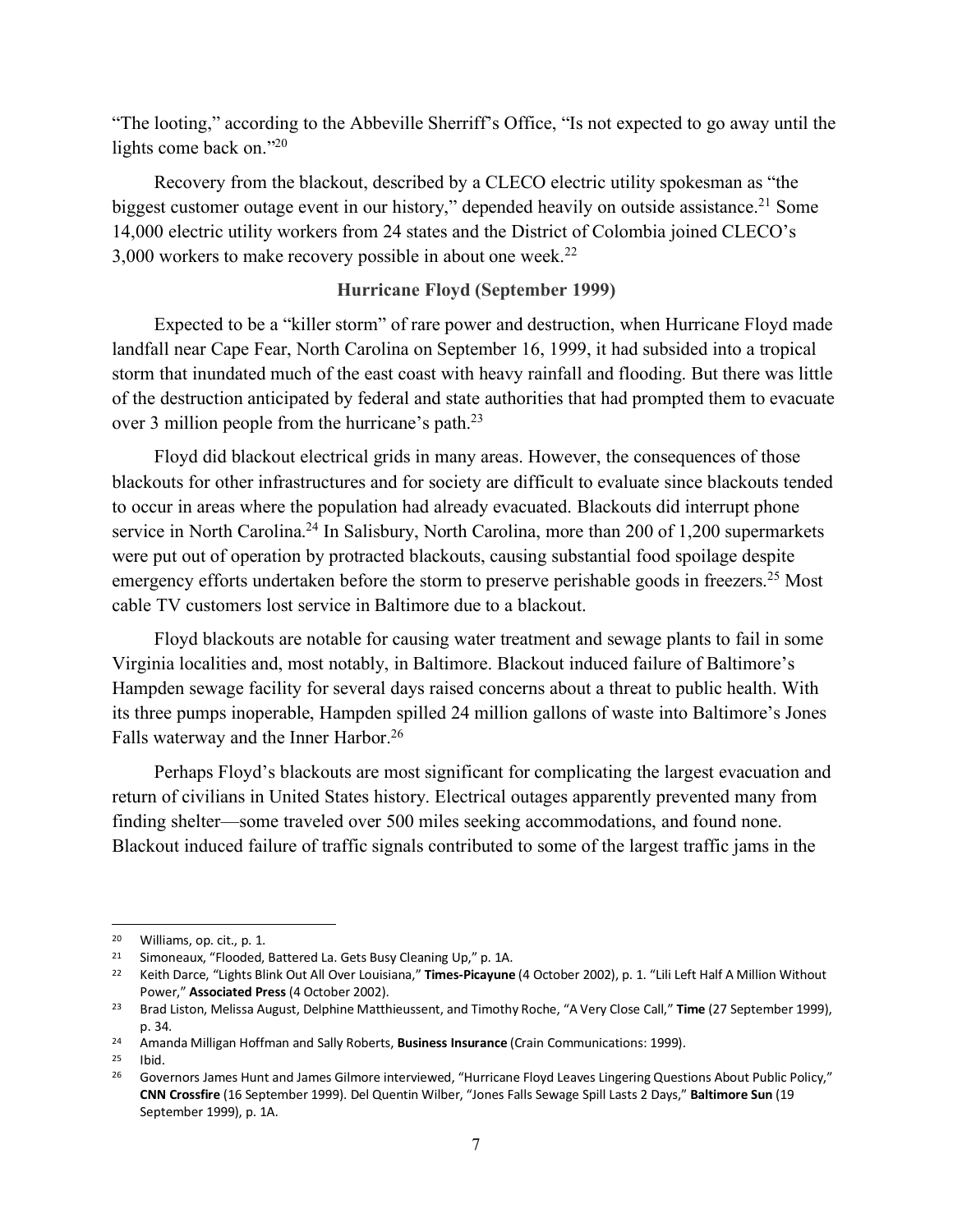nation's history as evacuees tried to return home. For example, one traffic jam on Interstate 10 from the Carolinas to Florida stretched 200 miles.<sup>27</sup>

#### **Ice Storm Washington, D.C. (14 January 1999)**

On January 14, 1999, an ice storm downed 250 high-voltage power lines in Washington D.C. and the neighboring suburbs in Maryland and Northern Virginia, causing what the Potomac Electric Power Company (PEPCO) described as "the worst power outage in the utility's 102-year history."<sup>28</sup> The blackout left 435,000 homes and businesses without power. Recovery took six days.29

Warm food, potentially a survival issue in the freezing winter conditions, was not available in most people's homes because electric ovens and microwaves no longer worked. Most gaspowered ovens also would not work because those built since the mid-1980s have electronic ignition and cannot be lit with a match. $30$  Some resorted to cooking on camp stoves. Preserving refrigerated foods was also a concern that PEPCO tried to help address by giving away 120,000 pounds of dry ice, all it had.<sup>31</sup> Dry ice became a precious commodity.<sup>32</sup>

The blackout crippled ground and rail transportation. Gasoline pumps were rendered inoperable. Non-functioning traffic lights snarled traffic:

*Up and down Metro's Red Line, riders confronted stalled elevators, inoperable fare card machines and even closed stations. Negotiating roads…was often no easier. Of more than 700 traffic signals in Montgomery, 430 were dead….Arlington County motorcycle officers proved especially resourceful, borrowing portable generators from the public library system to help run traffic lights at four major intersections.33*

A local television station, WETA-TV, went off the air for more than 10 hours because of the blackout  $34$ 

At least one hospital was blacked out. Babies were born by flashlight.<sup>35</sup> Emergency medical services suffered to such an extent that patients requiring life support were put at risk, PEPCO admitted:

<sup>27</sup> Liston and et. al., op. cit., p. 34. Aaron Steckelberg, "Scenes From The Coast," **Atlanta Constitution** (16 September 1999), p. 10A.

<sup>28</sup> Scott Wilson, "From Ice Storm To Firestorm," **Washington Post** (31 January 1999), p. A1. Manuel Perez-Rivas, "Six-Day Power Outage Is Over," **Washington Post** (21 January 1999), p. B1.

<sup>29</sup> Ibid.

<sup>30</sup> Phillip P. Pan and Spencer S. Hsu, "Without Power, Thousands Wait In Hotels, Malls And Cold Homes," **Washington Post**  (17 January 1999), p. A1.

<sup>31</sup> Perez-Rivas, op. cit., p. B1.

<sup>32</sup> Wilson, op. cit. (31 January 1999), p. A1.

<sup>33</sup> Susan Levine and Tom Jackman, "Region Iced Over and Blacked Out," **Washington Post** (16 January 1999), p. A1.

Ibid.

<sup>35</sup> Wilson, op. cit. (31 January 1999), p. A1.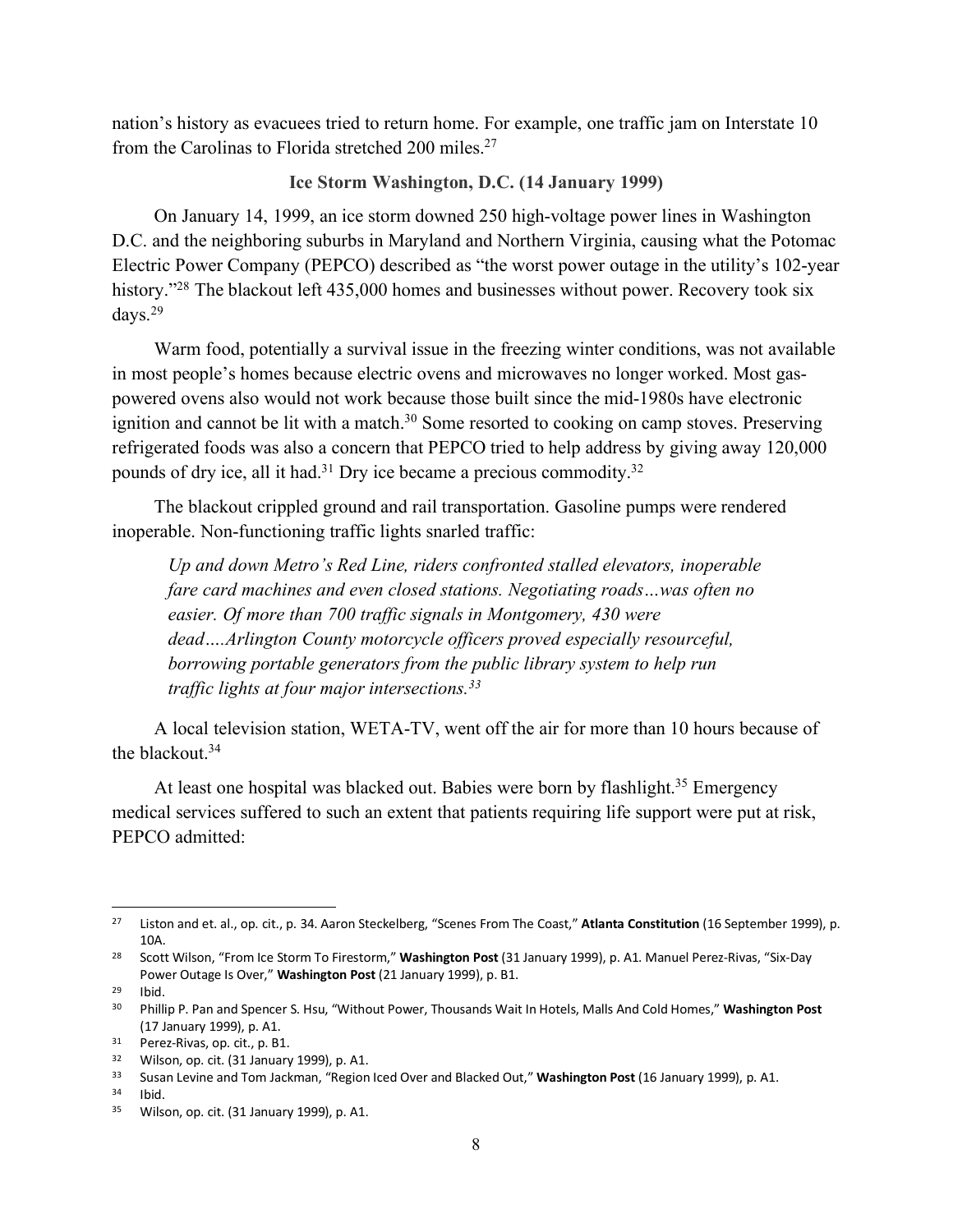*The extent of damage caused by last week's ice storm prevented PEPCO and other area utilities from giving priority to customers with serious medical conditions, including those on life-support systems or dialysis machines, company executives said yesterday.36*

Ice storm induced blackout in freezing conditions posed a threat to life. Hypothermia surged among the elderly, trapped in their unheated homes. People tried to stay warm by burning charcoal indoors, causing an increase in carbon monoxide poisoning and house fires:

*At least a dozen houses…in Montgomery were damaged by fires caused by residents' efforts to stay warm or cook…after burning charcoal indoors. More than a hundred people spent Friday night in emergency shelters…Hospitals reported an influx of elderly in their emergency rooms.37*

In Maryland, the blackout moved Governor Parris Glendening to declare a state of emergency in six counties. The Governor activated the National Guard to assist firehouses.<sup>38</sup>

The power outage created a refugee population "of entire neighborhoods…searching for warmth and diversion at hotels, theaters, malls and even office towers."<sup>39</sup> Thousands were "fleeing cold, dark homes," according to press reports:

*Across the area, but especially in Montgomery, hotels filled to capacity with customers fleeing cold, dark homes. The 365-room Doubletree Hotel on Rockville Pike was sold out by 8 a.m.. Residence Inn by Marriott, on Wisconsin Avenue in Bethesda, with 187 rooms, was sold out by noon.40*

The blackout moved the **Washington Post** to observe that "daily life was crippled, if not halted—dramatically illustrating the fragile dependence of modern times on the flip of a switch."41

**The Great Ice Storm (January 1998)**

Starting on January 4<sup>th</sup> and for six days, until January 10, 1998, freezing rain fell across a 600-mile weather front that included parts of Ontario and Quebec in Canada, and Maine and upstate New York in the United States. Electric outages in the affected areas of Canada deprived 4.7 million people, or 16 percent of the Canadian population, of power, according to Emergency Preparedness Canada. In the United States, 546,000 people were without power (deprived of heat, light, and in many instances water) in the cold of mid-winter.<sup>42</sup>

<sup>36</sup> Scott Wilson, "Utilities Say Blackout Overwhelmed Medical Priorities," **Washington Post** (22 January 1999), p. B3.

Pan and Hsu, op. cit., p. A1.

<sup>38</sup> Ibid

<sup>39</sup> Ibid.

<sup>40</sup> Ibid. Levine and Jackman, op. cit., p. A1.<br> $\frac{41}{2}$  Levine and Jackman, op. cit. p. 1

<sup>&</sup>lt;sup>41</sup> Levine and Jackman, op. cit., p. 1.<br><sup>42</sup> Eugene L. Lecomte, Alan W. Pang, and James W. Russell, **Ice Storm '98** (Institute for Business and Home Safety: December 1998), pp. 1-2.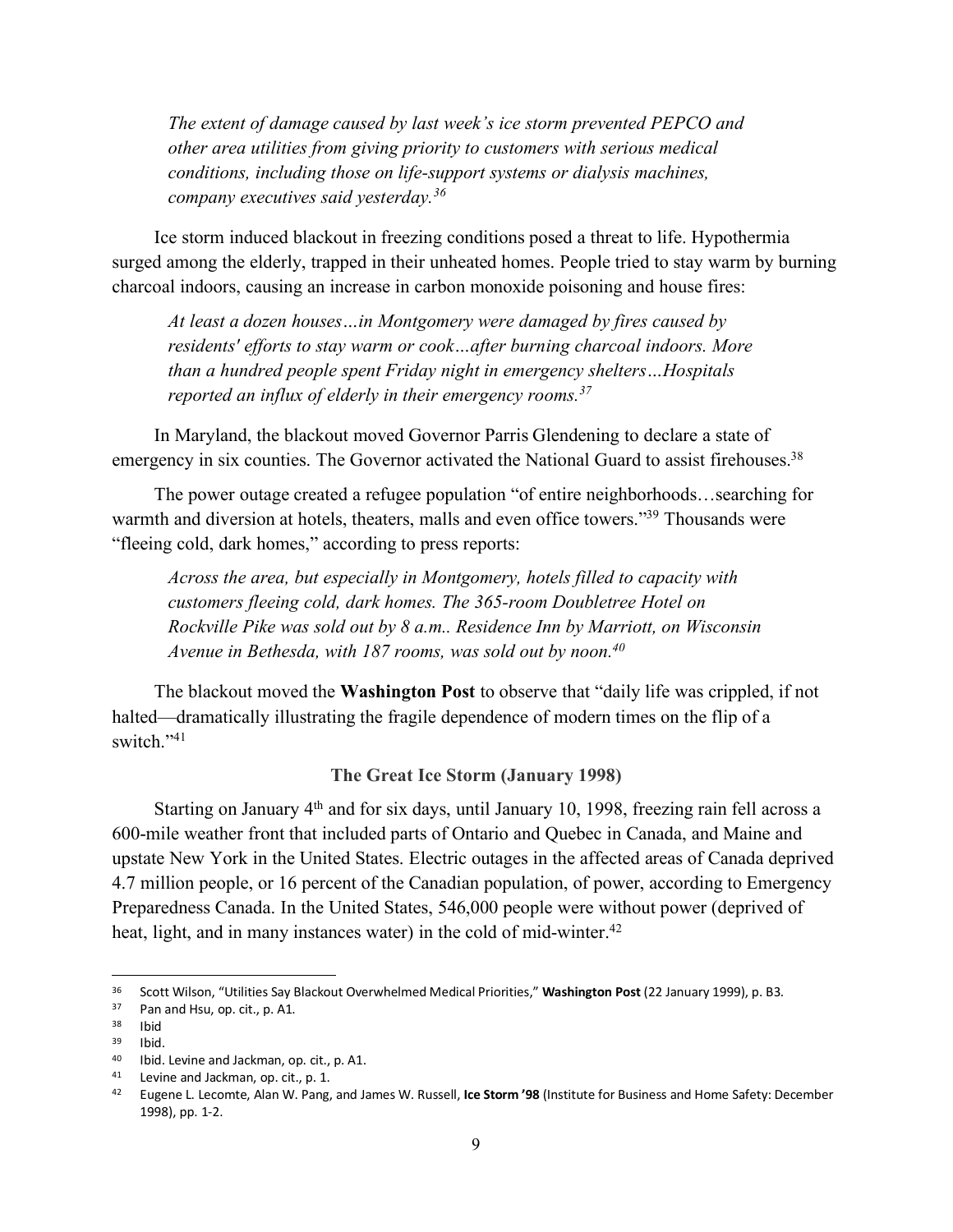Some of the 5.2 million people affected by the Great Ice Storm of 1998 went without power for five weeks. It was the greatest natural disaster in Canadian history, and generated more insurance claims than Hurricane Andrew, the costliest natural disaster in U.S. history.<sup>43</sup>

One historian of the Great Ice Storm notes that "the storm's biggest impact was, in a sense, not weather-related: It was the loss of electricity":

*Ice accumulations caused the collapse of more than a thousand…transmission towers…More than 7,500 transformers stopped working….Some parts of Monteregie, a region of 1.3 million people southeast of Montreal, went without power for so long that the area became known as "the Dark Triangle."44*

The blackout caused an immediate and life-threatening emergency in Montreal's water supply that depended upon electricity for filtration and pumping. At 12:20 P.M. on January  $9<sup>th</sup>$ , the two water filtration plants that served 1.5 million people in the Montreal region went down, leaving the area with only enough water to last 4 to 8 hours. Government officials kept the water crisis secret, fearing public knowledge would exacerbate the crisis by water hoarding. However:

*Even as officials deliberated,* w*ater pipes in some households were already dry. As reports and rumors of a water shortage spread, consumption jumped by 10 percent anyway, and bottled water disappeared from stores.45*

The **Toronto Star**, in an article entitled "Millions Shiver In Dark: How A Major City is Being Crippled by Deadly Ice Storm," reported that parts of Montreal had run out of water, "and those who still had it were warned not to drink tap water without boiling it first." 46 But most people had no way of boiling water.

Officials feared not only a shortage of drinking water, but an inadequate supply of water for fighting fires. So desperate was the situation that Alain Michaud, Fire Chief of Montreal, prepared to fight fires with a demolition crane instead of water, hoping that "if a building caught fire, it might burn to the ground, but the crane would demolish neighboring structures to prevent the fire's spread."<sup>47</sup> By 9:30 P.M. on January 9<sup>th</sup>, one of Montreal's major reservoirs was nearly empty. Provincial officials considered evacuating the city. However, Hydro-Quebec, the government electric utility, managed to restore power to the filtration plants and restore water service.<sup>48</sup>

The blackout also threatened the food supply: "Food poisoning has become a real threat as embattled Montrealers, unable to get to stores, eat food that has been kept too long in

<sup>43</sup> Jacques Leslie, "Powerless," **Wired** (April 1999), p.120.

Ibid.

<sup>45</sup> Ibid, p. 176.

<sup>46</sup> Sandro Contenta, "Millions Shiver In Dark: How A Major City Is Being Crippled By Deadly Ice Storm," **Toronto Star** (10 January 1998), p. A1. 47 Leslie, op. cit., p. 176.

<sup>48</sup> Ibid.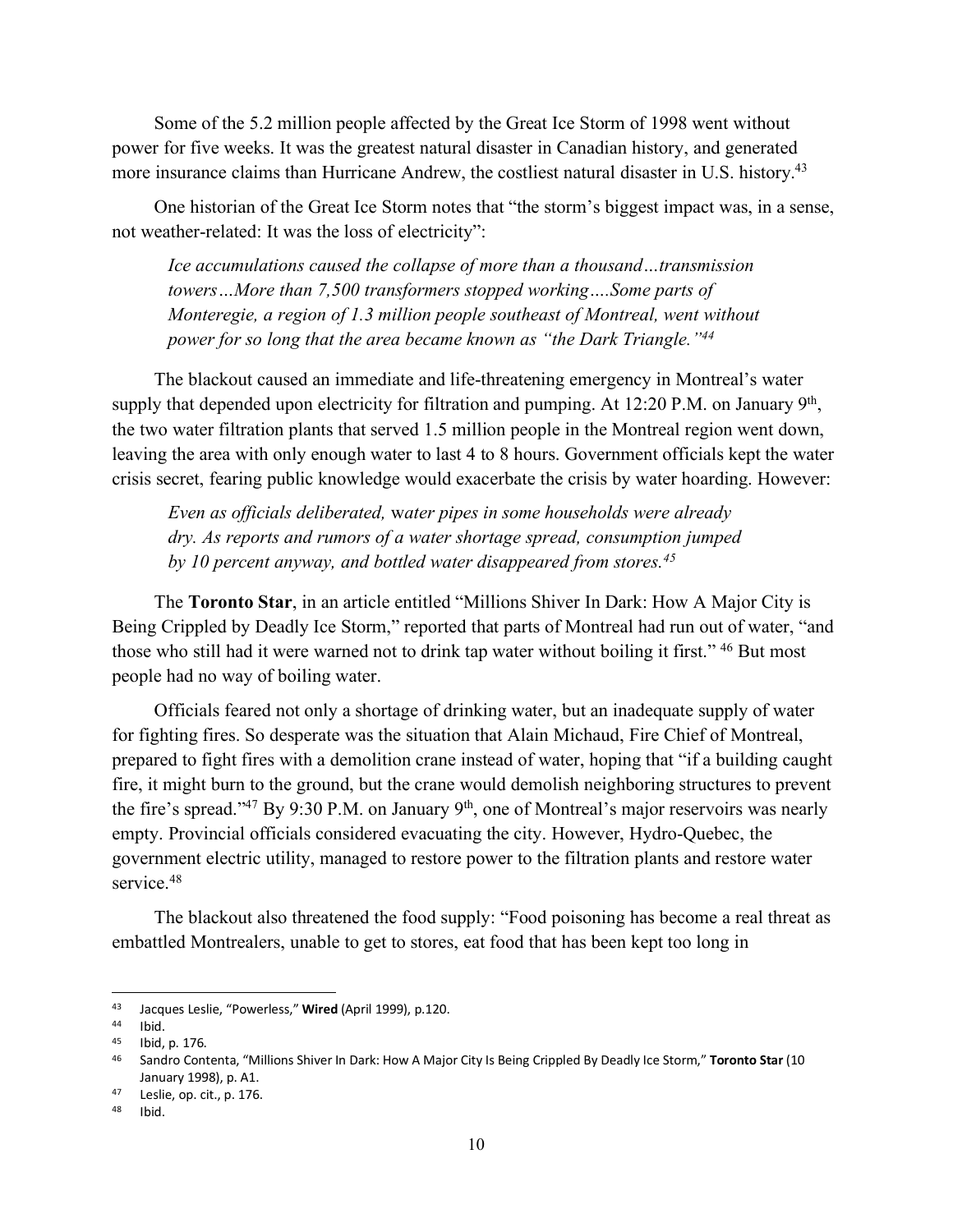refrigerators that don't work."49 In upstate New York, the electric utility Niagara Mohawk announced that it was focusing restoration of electric power on more populated areas "so that supermarkets, gasoline stations and hotels could reopen, and people in the more rural areas could find food and shelter."50 New York State Electric and Gas helped customers get to shelters and distributed 200,000 pounds of dry ice for storing food."51 One typical resident of Canada's "Dark Triangle" complained, "I've lost all my food…I melt ice for water. It's no way for a family to live."52

Shelter, another basic necessity for survival, was also threatened by the mid-winter blackout: "People without power discovered just how many facets of their lives depended on electricity. Their stoves, appliances, and heating didn't work."53 Many of Canada's newer, wellinsulated homes relied on inexpensive electric heat.<sup>54</sup> Thousands of people fled their cold, dark homes to seek refuge in government and charitable shelters. The situation in Saint-Jean-sur-Richelieu, a working-class town of 36,000 was typical, where 3,600 people became shelter refugees, one-tenth of the population.<sup>55</sup> St. Hyacinthe in the "Dark Triangle" lost nearly half its residents, who mostly fled the city.<sup>56</sup> About 100,000 people took refuge in shelters.<sup>57</sup>

Communications, financial, and transportation infrastructures failed massively during the blackout. In upstate New York, only French Canadian radio stations were still on the air. In Ontario, 50,000 telephones went dead, frustrating the electric utility from restoring power service, since it relied on customer phone calls to locate power failures. Credit cards and ATM machines became useless, so all financial transactions had to be in cash.<sup>58</sup> The blackout shut down Montreal's four subway lines for the first time in the system's 30-year history.<sup>59</sup>

Underscoring that the blackout, not the ice storm, was the real crisis, the Canadian Premier Lucien Bouchard declared that "the most urgent need" was for generators, and appealed to anyone in Canada with a generator to help.<sup>60</sup> Bouchard also appealed to the U.S. Federal Emergency Management Agency, "asking for beds and generators to provide shelters with heat and light."61

Hospitals in Canada and the United States were nearly overwhelmed with blackout victims. In Maine, where six out of ten residents lost power, a single hospital, in Lewiston, reported

<sup>&</sup>lt;sup>49</sup> Contenta, op. cit., p. A1.<br><sup>50</sup> "Monster Ice Storm Slays Transmission Facilities In Quebec, Upstate New York," **Northeast Power Report** (McGraw-Hill: 16 January 1998), p. 1.

<sup>51</sup> "Canada And New England Still Reeling," **Electric Utility Week** (19 January 1998), p. 1.

<sup>52</sup> Jack Beaudoin, "Quebec In Crisis," **Portland Press Herald** (8 February 1998), p. 45.

<sup>53</sup> Leslie, op. cit., p. 176.

<sup>54</sup> Beaudoin, op. cit., p. 45.

 $55$  Leslie, op. cit., p. 178.

<sup>56</sup> Beaudoin, op. cit., p. 45.<br>
<sup>57</sup> Leslie, op. cit., p. 122.<br>
<sup>59</sup> Contenta op. cit. p. 41

Contenta, op. cit., p. A1.

<sup>60</sup> Mark Dunn, "Ice Storm Holds Eastern Ontario In Its Beautiful But Deadly Grip," **The Record** (9 January 1998), p. A1.

<sup>61</sup> Contenta, op. cit., p. A1.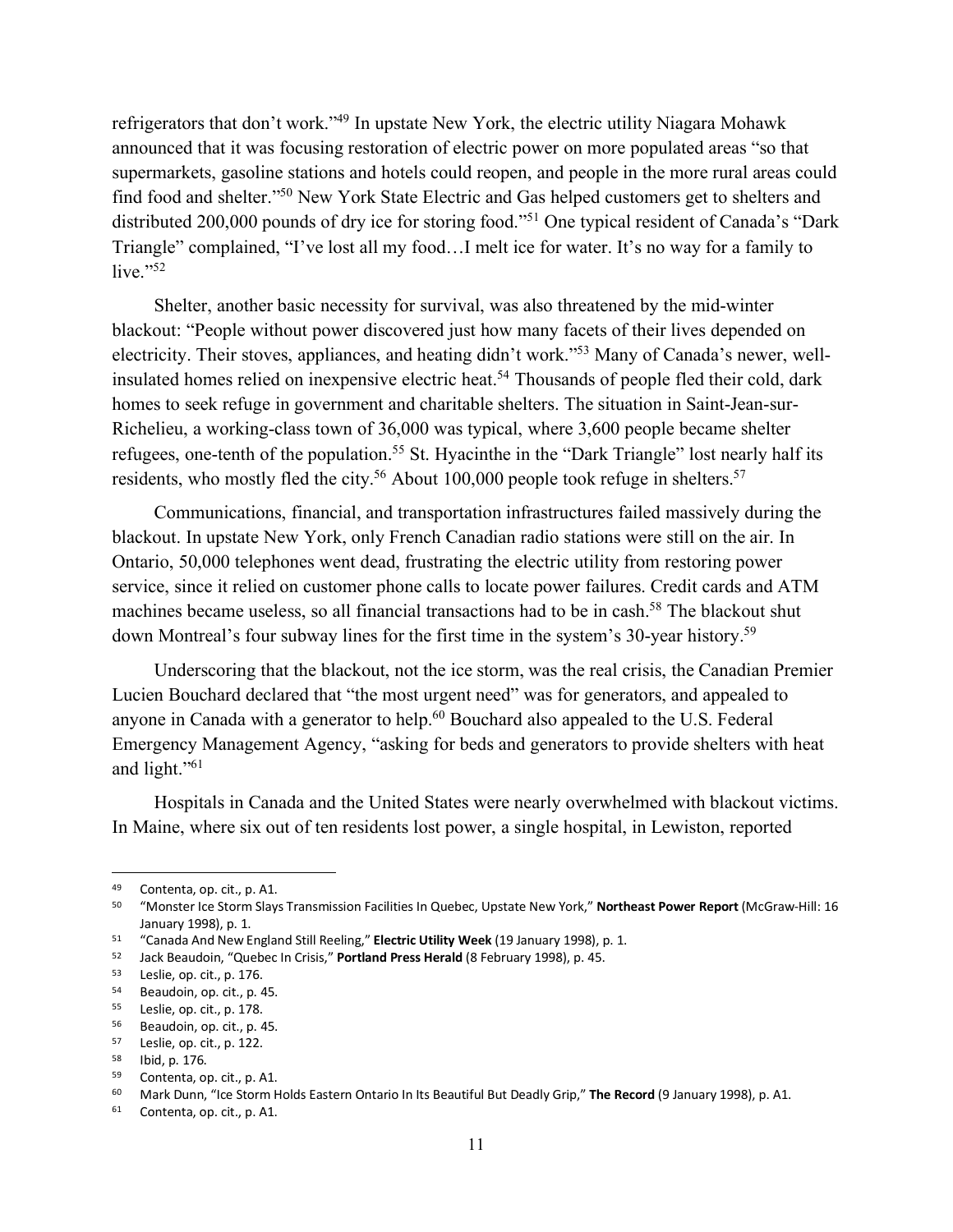treating for carbon monoxide poisoning 120 people "who ran generators, kerosene heaters and even charcoal grills in their homes to keep warm."62

Hospital medical services underwent a crisis during the protracted blackout when their emergency generators failed. For example, at Montreal's LeMoyne Hospital:

*The generators broke down on the sixth day, and the staff instantly switched to flashlights. For two hours until the generators were repaired, the hospital lost the use of its life-support and monitoring equipment: Nurses pumped air by hand into the lungs of patients on respirators and manually took each patient's pulse and blood pressure every 15 minutes. Instead of one nurse for each six patients, a ratio of at least one-to-one was needed.63*

The blackout indirectly caused hundreds of deaths in Canada and the U.S., according to Great Ice Storm historian Jacques Leslie. Leslie criticizes the official death toll figures as too low:

*The official de*ath toll was 45-28 fatalities in Canada, 17 in the U.S.—but those numbers understate *the ice storm's effects. Hundreds of ill and elderly people, weakened by extended stays in shelters where flu became epidemic, died weeks or months later, succumbing to ailments they might otherwise have overcome.64*

Over a year after the Great Ice Storm ended, according to Jaques Leslie, "The people who experienced it remain aware of one overriding lesson: Their dependence on electricity makes them more vulnerable than they'd ever imagined."65 Mark Abley, author of **The Ice Storm**, makes a similar observation:

*Huddling in school gyms, church halls, shopping malls, and other shelters, the evacuees didn't pray for a return of fine weather. They prayed for a return of power. The ice storm demonstrated not that we are prisoners of brutal weather, but that we are all now hostages to electricity."66*

#### **Western Heat Wave (10 August 1996)**

A heat wave, with near record high temperatures, blacked out large parts of nine western states on a torrid Saturday afternoon, August 10<sup>th</sup>, 1996. Near-record high temperatures covered most of the West at the time: for example, over 100 degrees in eastern Oregon and the San Joaquin Valley, 113 degrees in Red Bluff, and 104 degrees in Boise, Idaho.<sup>67</sup> Initial speculation that the blackout was sparked by a brushfire near Oregon was later discounted. According to

<sup>62</sup> Peter Pochna and Abby Zimet, "Facing Down An Ice Storm," **Portland Press Herald** (18 January 1998), p. 1A.

<sup>63</sup> Leslie, op. cit., pp. 178, 180.

<sup>64</sup> Ibid, pp. 122-123.

 $^{65}$  Ibid, p. 123.

Ibid.

<sup>67</sup> Rich Connell, "Massive Power Outage Hits Seven Western States," **Los Angeles Times**(11 August 1996), p. 1.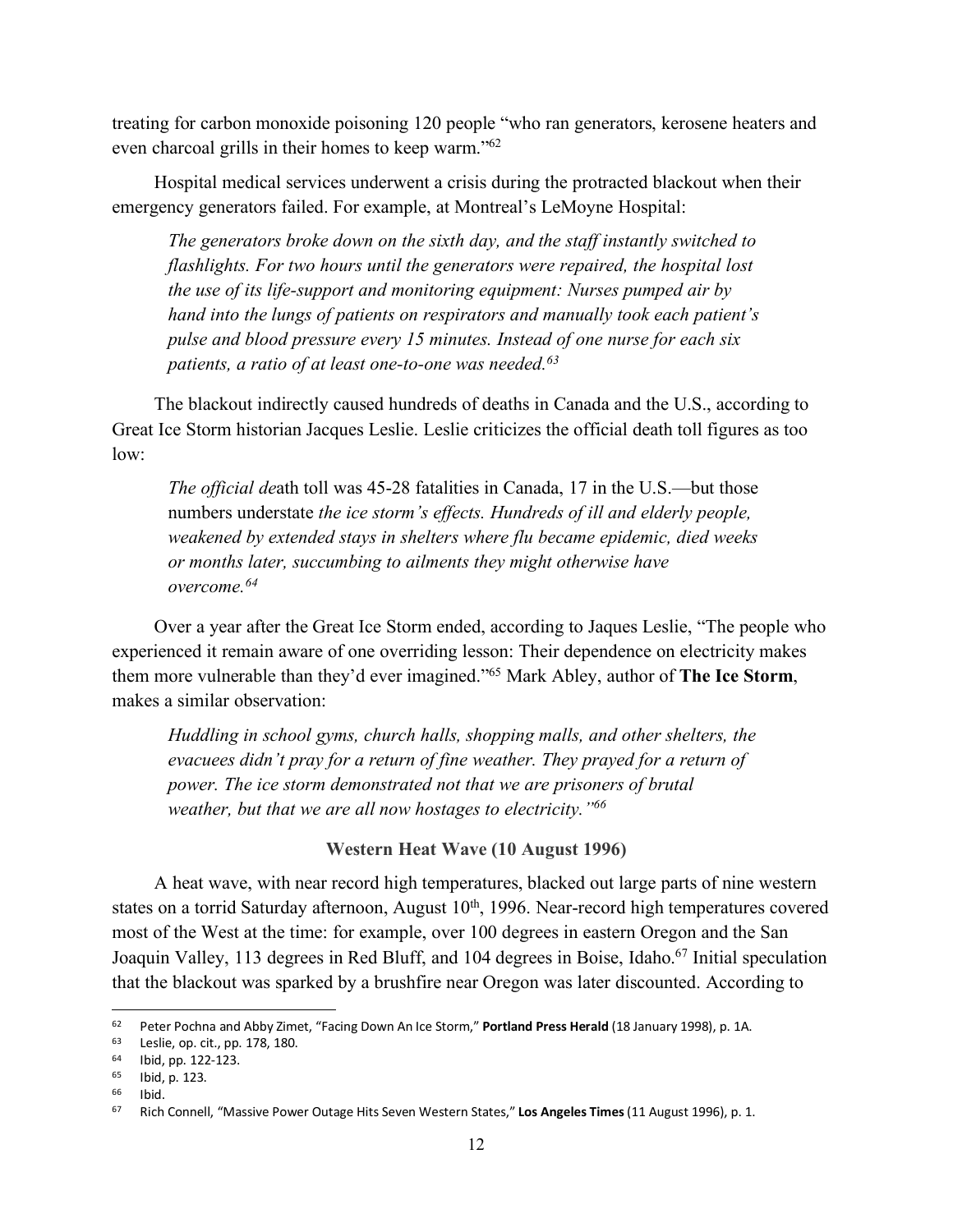Dulcy Mahar, spokeswoman for the Bonneville Power Administration, the blackout was caused by the heat wave:

*Some of the lines sagged because of the heat. Some of those lines sagged down onto trees and then tripped off for safety reasons. The power that those lines were carrying was moved off to other lines and overloaded those, and then the safety devices tripped those lines off and you had the outages.68*

Although the blackout lasted less than 24 hours, it was "one of the largest power outages on record."69 The blackout affected "an estimated 4 million people in nine states, trapping people in elevators, snarling traffic and generally causing widespread chaos."70 The blackout caused problems that could have become a significant threat to life and society, had they been more protracted.

Water supplies were interrupted in some regions because electric pumps would not work. Arizona, New Mexico, Oregon, Nevada, Texas, and Idaho experienced blackout-induced disruption in water service during the heat wave. For example:

*In Fresno, where most of the city receives water from wells powered by electric pumps, the city manager declared a local emergency. Only two of the city's 16 fire stations had water sources and most of the fire hydrants were out. The county and Air National Guard rushed in tankers to boost the Fire Department's capacity.71*

Air and ground transportation systems experienced significant disruptions because of the blackout. For example, at San Francisco International Airport, although an emergency generator powered the control tower, other systems—security, computers, elevators, and luggage carousels—would not work. Jetways could not be positioned at airplane doors. An estimated 6,000 passengers were stranded.72 Incoming flights had to be diverted to San Jose and Oakland. Airport Spokesman Bob Schneider announced, "We are pretty much out of business."73

Signal lights failed, causing massive traffic jams in San Francisco and San Diego. "Traffic is a nightmare," declared San Francisco Police Department spokesman Bruce Metdors, "They're just backed up everywhere. It's gridlock."74 San Francisco mass transit—electric trollies and BART metro trains—were stalled by the blackout.<sup>75</sup> "We're responding in what amounts to our earthquake mode," said Orange County Fire Captain Dan Young, "We certainly had an increase

<sup>68</sup> Tim Golden, "Power Failure in 6 Weeks Creates Havoc for the West," **New York Times** (12 August 1996), p. 13. See also Tina Griego, "Regulators Will Take Up Western Power Failures," **Albuquerque Tribune** (12 August 1996), p. A1.

<sup>69</sup> Connell, op. cit., p. 1.

<sup>70</sup> Robert Dintleman, "Western Power Failures Traced To Soaring Temperatures," **All Things Considered, National Public Radio** (11 August 1996), Transcript #2302-5. 71 Connell, op. cit., p. 1.

<sup>72</sup> Ray Delgado, "Huge Blackout Hits West Coast," **San Francisco Examiner** (11 August 1996), p. A1.

 $73$  Connell, op. cit., p. 1<br> $74$  Ibid.

<sup>75</sup> Delgado, op. cit., p. A1.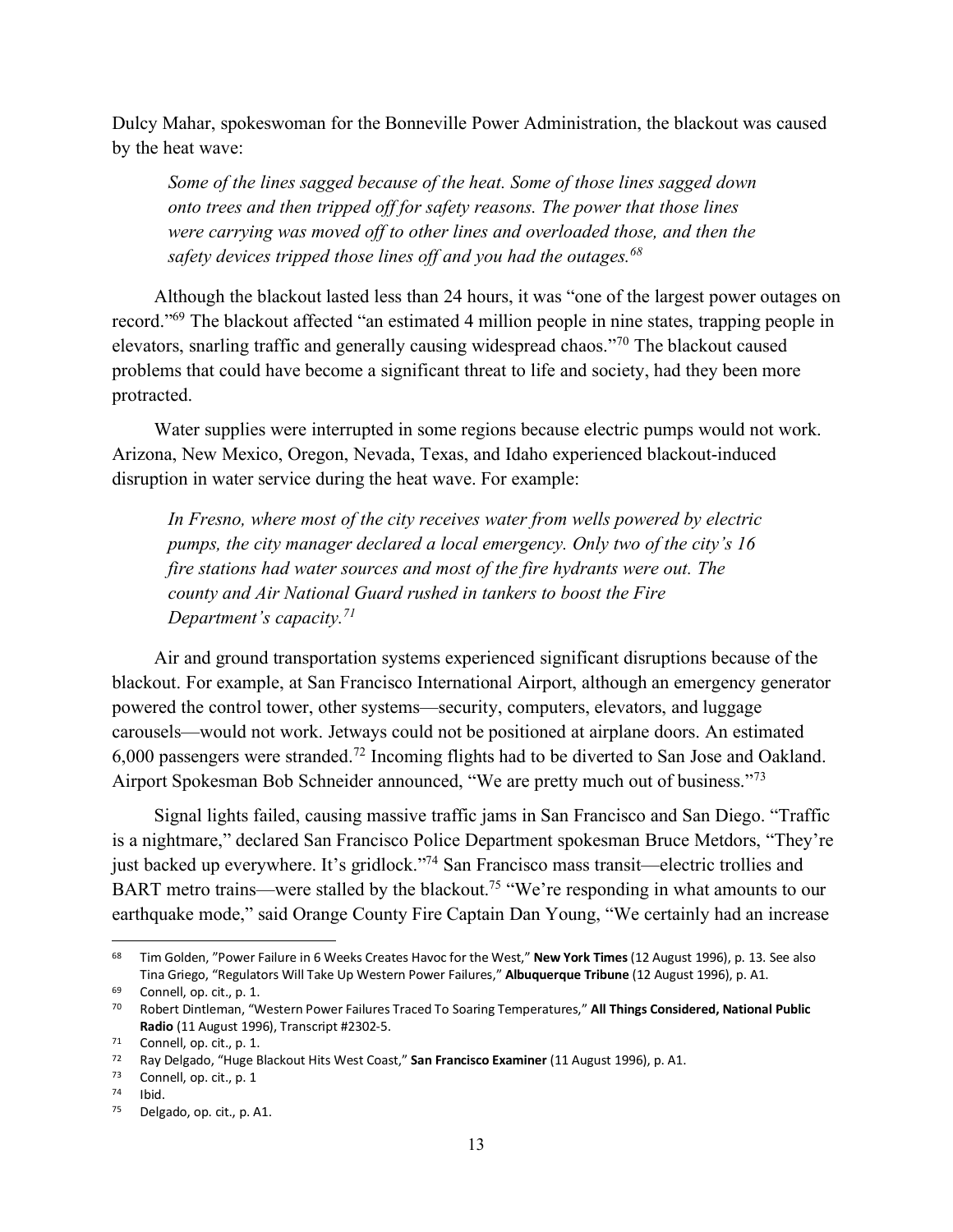in traffic collisions, since you've got thousands of signals with no control on them."76 Gas pumps were out of order, stranding motorists who needed to refuel. "All the pumps run on electricity," explained one station attendant, "When you think about it, everything runs on electricity."<sup>77</sup>

"Even a few hours without electricity caused chaos," according to press reports:

*Los Angeles police went on a citywide tactical alert as supervisors ordered some day shift officers to stay on duty into the night. Firefighters patrolled the city, responding to dozens of reports of stuck elevators. Department of Transportation crews checked on 4,000 intersections where the outage could have put traffic lights on the fritz. Blaring fire alarms and broken water lines added to the havoc.78*

Communications were disrupted by the blackout. "Radio stations reported power outages at locations throughout the midsection of California," according to press reports, "In San Francisco, TV stations KPIX and KQED were off-line for some time due to the outage."79 Radio Station KNBR and the Canadian Broadcast Corporation went off the air.<sup>80</sup> Cable television networks crashed.81

Emergency medical services were disrupted by the blackout because "trauma rooms across the state [California] were cut off for hours from the radio that tells them an emergency is heading their way."<sup>82</sup> Fire crews equipped with portable power generators were sent to doctors' offices so the physicians could complete surgeries.83 In Orange County, 200 fire units were dedicated to providing power to hospitals with emergency vehicles.<sup>84</sup>

The blackout disrupted control systems in some major industrial facilities. For example, the Chevron refinery in Richmond, California, "was unable to control flues due to the outage," releasing "huge clouds of black smoke."85 The blackout caused power plants throughout the west—"including nuclear plants near Central California's Morro Bay and west of Phoenix"—to shut down.<sup>86</sup> The Diablo Canyon nuclear power plant, near San Luis Obispo, shut down, and required several days for technicians to complete safety checks before it could be started again.<sup>87</sup>

<sup>76</sup> Kim Boatman and Lori Aratani, "Millions Lose Power," **San Jose Mercury News** (11 August 1996), p. 1A.

<sup>77</sup> Marilyn Kalfus, Ana Menendez, and Julio Laboy, "Blackout Brings Much Of O.C. To A Halt," **Orange County Register** (11 August 1996), p. A1.

<sup>78</sup> Connell, op. cit., p. 1.

 $79$  Delgado, op. cit., p. 1.<br>80 Boatman and Aratani

<sup>80</sup> Boatman and Aratani, op. cit., p. A1.<br>81 Kalfus and et al. op. cit. p. A1.

 $^{81}$  Kalfus and et. al., op. cit., p. A1.<br> $^{82}$  Ibid

Ibid.

<sup>83</sup> Douglas E. Beeman, "Hot West Goes Dim," **The Press Enterprise** (11 August 1996), p. A1.

<sup>84</sup> Jim Hill, "West Coast Power Outage Easing In Some Locations," **Show, CNN** (10 August 1996), Transcript #1600-4.

<sup>85</sup> Delgado, op. cit., p. 1.

<sup>86</sup> Beeman, op. cit., p. A1.

<sup>87</sup> Golden, op. cit., p. 13.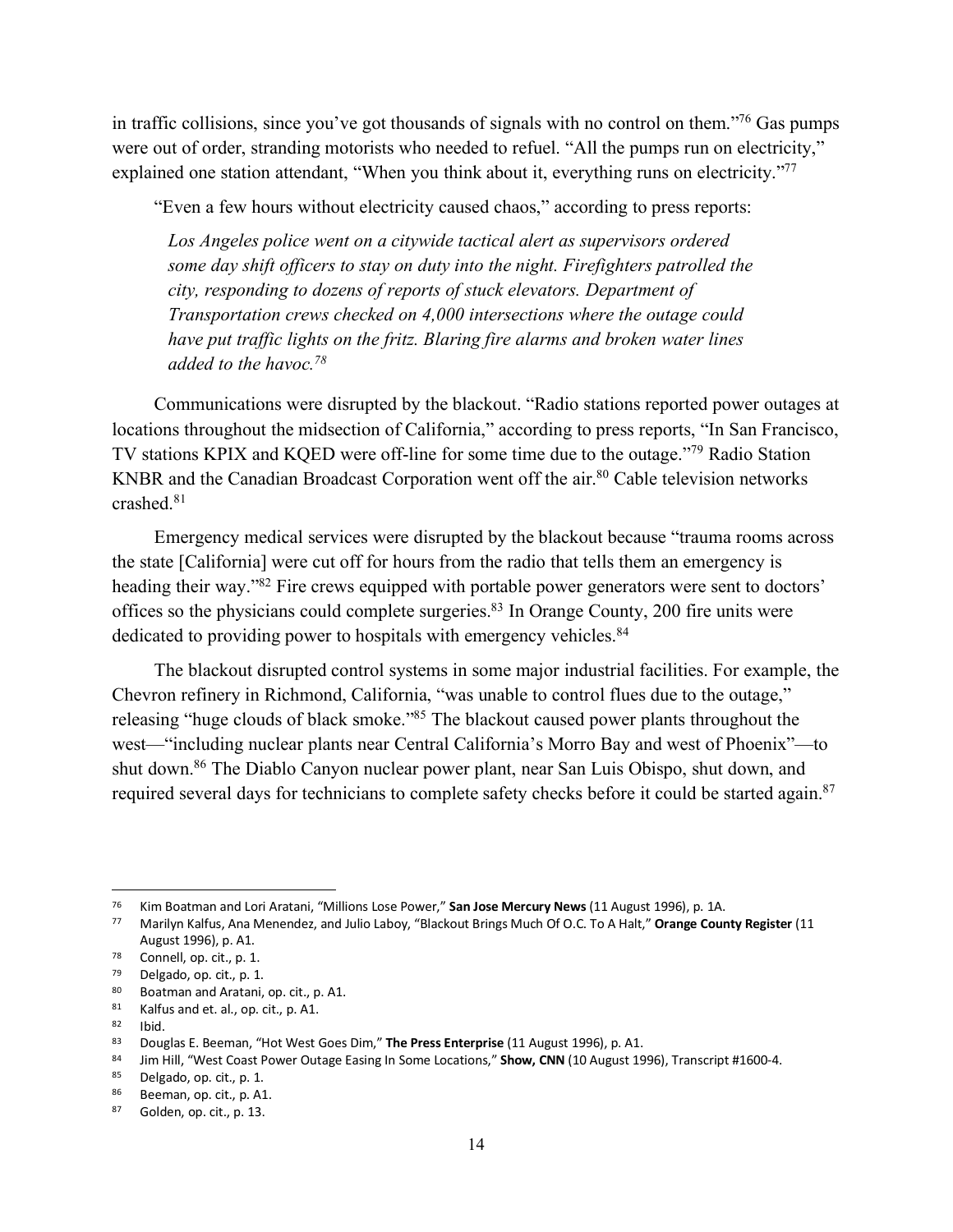The Bonneville Power Administration told the press, "All of the utilities are relying on each other, and it has a cascading effect when one part experiences a major failure."88

#### **Hurricane Andrew (August 1992)**

Hurricane Andrew struck southern Florida on August 24, 1992 and reached the coast of Louisiana on August 26, two days later. Andrew has been described by some experts as the worst natural disaster in U.S. history. <sup>89</sup> Andrew laid waste to 165 square miles in South Florida, destroying some 100,000 homes in Florida and Louisiana, and leaving more than 3.3 million homes and businesses without electricity.<sup>90</sup>

Federal and state officials were at first unaware of the magnitude of the disaster and slow to react. Three days into the crisis, Kate Hale, the Director of Dade County's Office of Emergency Management called a press conference to demand of state and federal authorities, "Where the hell is the cavalry on this one? We need food. We need water. We need people. For God's sake, where are they?"<sup>91</sup>

By the end of the first week, President Bush had ordered 14,400 troops into the Florida disaster area "with mobile kitchens, tents, electrical generators, water and blankets….Even those lucky enough to have homes may not have electricity for more than a month."92

Andrew's aftermath posed an immediate threat to life in South Florida because of damage to the infrastructures for water and food. A widespread electrical blackout prevented pumps from working, so there was no running water.<sup>93</sup> Most grocery stores had been destroyed. Massive traffic jams, caused in part by non-functioning signal and street lights, prevented the surviving supermarkets from being re-supplied. To meet the crisis, the Army Corps of Engineers distributed more than 200,000 gallons of water and the Department of Agriculture gave out tons of surplus food.94 Nonetheless, two weeks after the hurricane, food was still not reaching many victims. On September 7, fifteen days after Andrew struck, reporters witnessed the following scene:

*In the ruins, Charlie Myers, 65, stood holding a peach and a loaf of bread. "This is all I have left, he said. What plans did he have? "Survive buddy."95*

Andrew's blackout of the power grid made the crisis over water, food, and shelter worse by severing communications between relief workers and victims. Without power, there was an

<sup>88</sup> Delgado, op. cit., p. 1.

<sup>89</sup> "Mother Nature's Angriest Child," **Time** (7 September 1992), p. 15.

<sup>90</sup> Tom Mathews, Peter Katel, Todd Barrett, Douglas Waller, Clara Bingham, Melinda Liu, Steven Waldman, and Ginny Carrol, "What Went Wrong," **Newsweek** (7 September 1992), p. 23.

<sup>91</sup> Ibid.

<sup>92</sup> "Mother Nature's Angriest Child," op. cit., p. 16.

<sup>93</sup> William Booth and Mary Jordan, "Hurricane Rips Miami Area, Aims at Gulf States," **Washington Post** (25 August 1992), p. A7.

<sup>94</sup> Mathews and et. al., op. cit., p. 27.

<sup>95</sup> Ibid.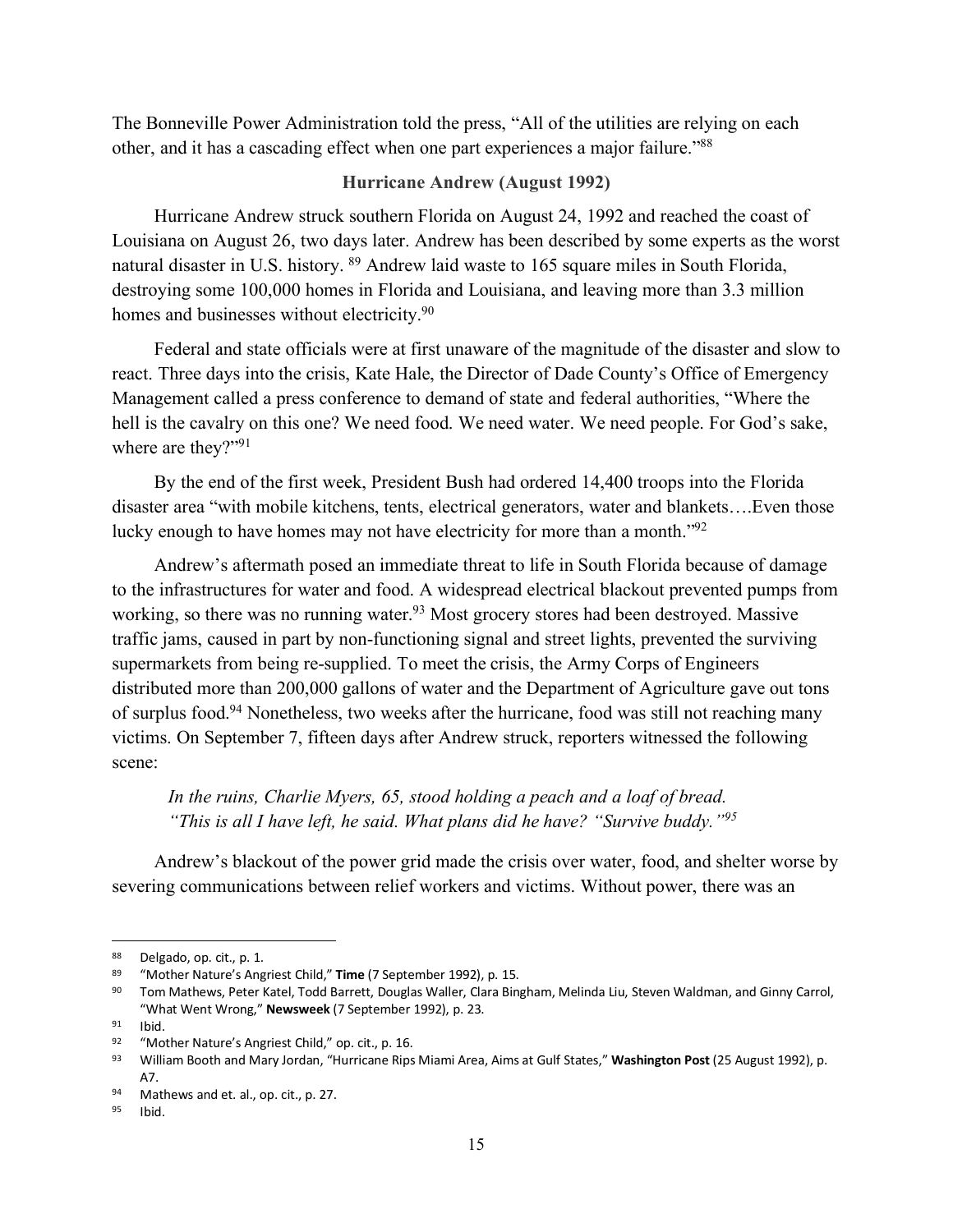almost complete collapse of communications—no phones, radio or television.<sup>96</sup> "Without" electricity to power radio and television sets, mass communication remains difficult or impossible," according to authorities and press reports.<sup>97</sup> Consequently, people were unaware of relief efforts or of where to go for help. For example, although the U.S. Marines erected "tent cities" able to accommodate thousands of homeless hurricane victims, many did not know of this refuge: "Many people in the vast storm-stricken area, even those who live within easy walking distance of the sprawling encampment, said they were not aware of the tents' existence."98 Unable to communicate where victims could get water, relief workers stacked "pyramids of bottled water…on street corners, free for the taking."99

The blackout of power and communications, according to press reports, imbued "South Florida with an end-of-the world aura":

*Hundreds of thousands of people found themselves in a Stone Age existence, left to pursue hunting and gathering, forced to forage for food and water. Because many people in the devastated areas had no radios or batteries, the location of food distribution sites has been a mystery….Each time word spread about establishment of a new relief outlet, people suddenly would swarm forward on foot, and National Guard troops often had to be summoned to keep order. The hurricane robbed steamy South Florida of the two amenities deemed essential to life here: air conditioning and ice cubes. "We can't stand this heat any longer," said Rita Larraz, whose house in South Dade County was spared but who, like 750,000 customers here, still had no electricity, and therefore no air conditioning in the 90-plus degree heat and humidity…"The heat is killing us."100*

The blackout crippled the transportation infrastructure, further impeding relief efforts. "More than 5,000 traffic lights are on the blink…," according to press reports. Consequently, "Traffic was snarled for miles. The simplest chore, indeed almost everything, seemed to take forever."101

Andrew's blackout of the power grid contributed significantly to societal anarchy in South Florida. With the blackout induced collapse of communications there was no way for survivors of Andrew to report crimes in progress. An orgy of looting provoked vigilantism. Unable to rely on the police, individuals armed themselves to protect their homes and remaining possessions.

<sup>96</sup> One report indicates the phone system continued to operate or experienced only partial failure. See John Mintz, "Phones Withstand Hurricane's Fury," **Washington Post** (26 August 1992), p. F1. For a different view see Booth and Jordan, op. cit. (25 August 1992), p. A7.

<sup>97</sup> Laurie Goodstein and William Booth, "Marines Ready Tent Cities in South Florida," **Washington Post** (1 September 1992), p. A1.

<sup>98</sup> Ibid.

<sup>99</sup> Ibid.

<sup>100</sup> William Booth, "Hurricane's Fury Left 165 Square Miles Pounded Into the Ground," **Washington Post** (30 August 1992), p. A1.

<sup>101</sup> Goodstein and Booth, op. cit., p. A1.